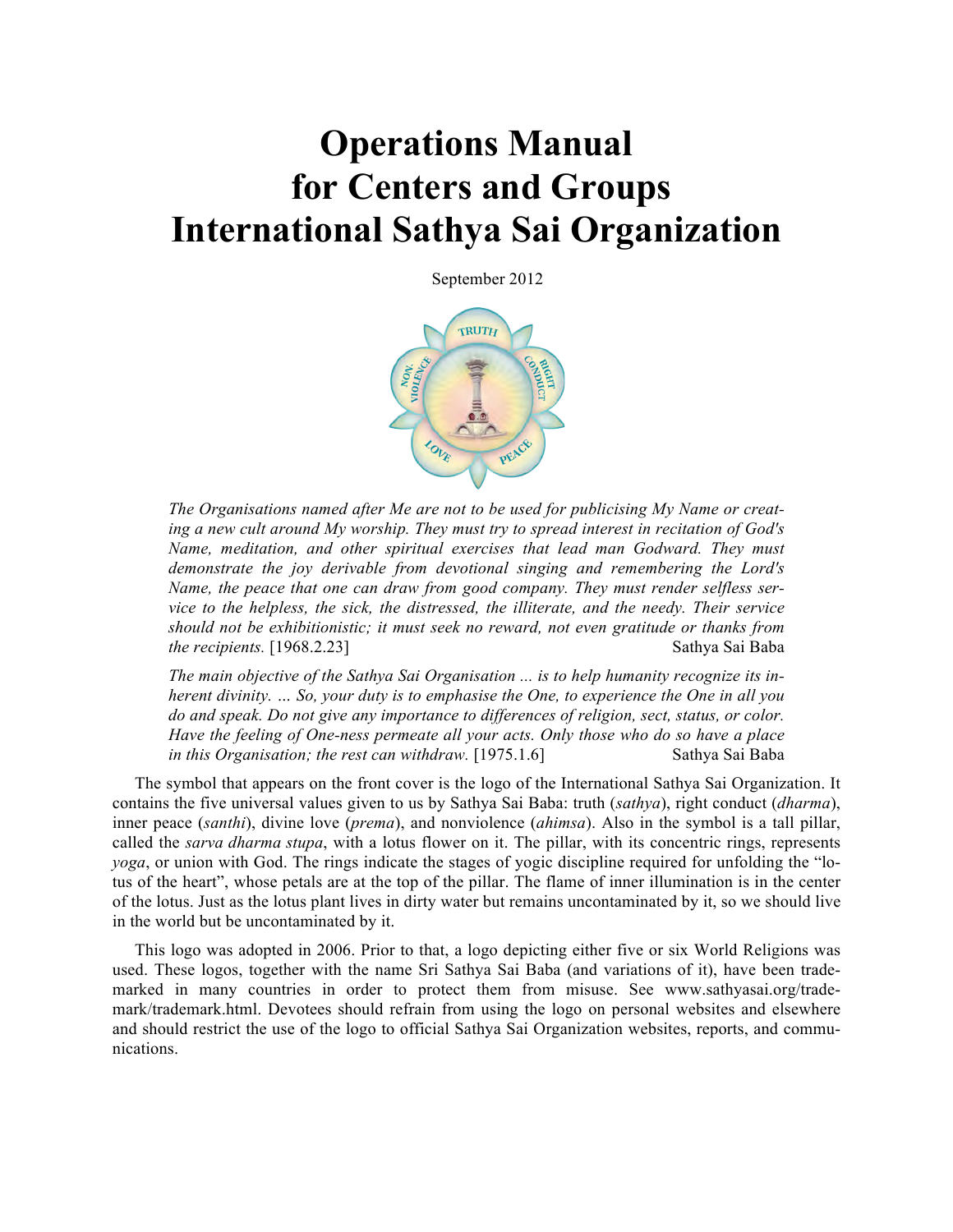# **Table of Contents**

| $\mathbf{1}$   |                |  |  |  |  |
|----------------|----------------|--|--|--|--|
| $\overline{2}$ |                |  |  |  |  |
|                | 2.1            |  |  |  |  |
|                | 2.2            |  |  |  |  |
|                | 2.3            |  |  |  |  |
|                | 2.4            |  |  |  |  |
|                | 2.5            |  |  |  |  |
|                | 2.5.1          |  |  |  |  |
|                | 2.5.2<br>2.5.3 |  |  |  |  |
|                |                |  |  |  |  |
|                | 2.6.1          |  |  |  |  |
|                | 2.6.2          |  |  |  |  |
|                | 2.6.3<br>2.6.4 |  |  |  |  |
|                | 2.6.5          |  |  |  |  |
|                | 2.7            |  |  |  |  |
|                | 2.7.1          |  |  |  |  |
|                | 2.7.2<br>2.7.3 |  |  |  |  |
|                | 2.7.4          |  |  |  |  |
|                | 2.8            |  |  |  |  |
|                | 2.9            |  |  |  |  |
|                |                |  |  |  |  |
|                |                |  |  |  |  |
|                |                |  |  |  |  |
|                |                |  |  |  |  |
|                |                |  |  |  |  |
|                |                |  |  |  |  |
|                |                |  |  |  |  |
|                |                |  |  |  |  |
|                |                |  |  |  |  |
|                |                |  |  |  |  |
| 3              |                |  |  |  |  |
| 4              |                |  |  |  |  |
| 5              |                |  |  |  |  |
|                | 5.1            |  |  |  |  |
|                | 5.2            |  |  |  |  |
|                | 5.3            |  |  |  |  |
|                | 5.4            |  |  |  |  |
| 6              |                |  |  |  |  |
|                | 6.1            |  |  |  |  |
|                | 6.2            |  |  |  |  |
|                |                |  |  |  |  |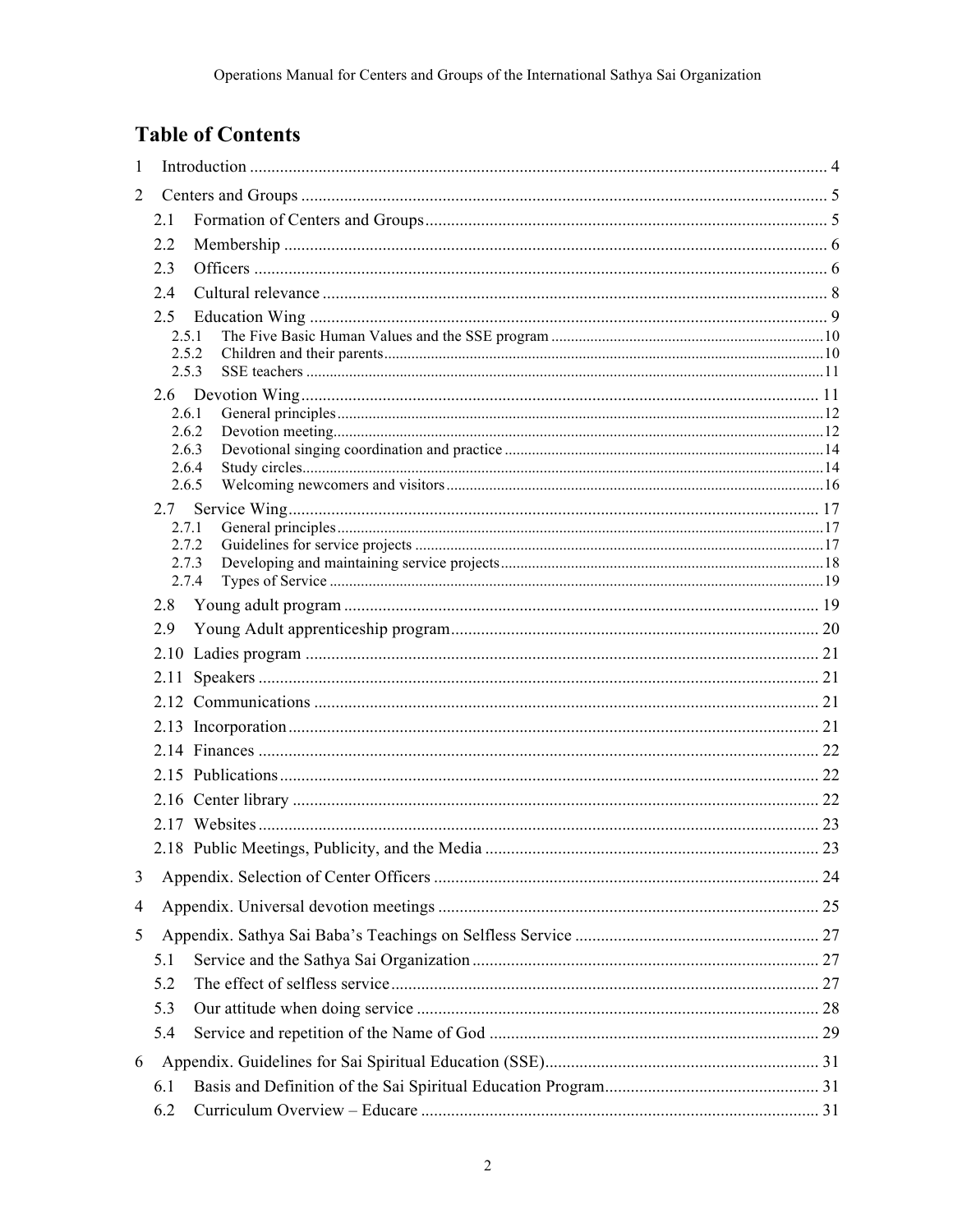# Operations Manual for Centers and Groups of the International Sathya Sai Organization

| 6.7 |  |  |
|-----|--|--|
| 6.8 |  |  |
|     |  |  |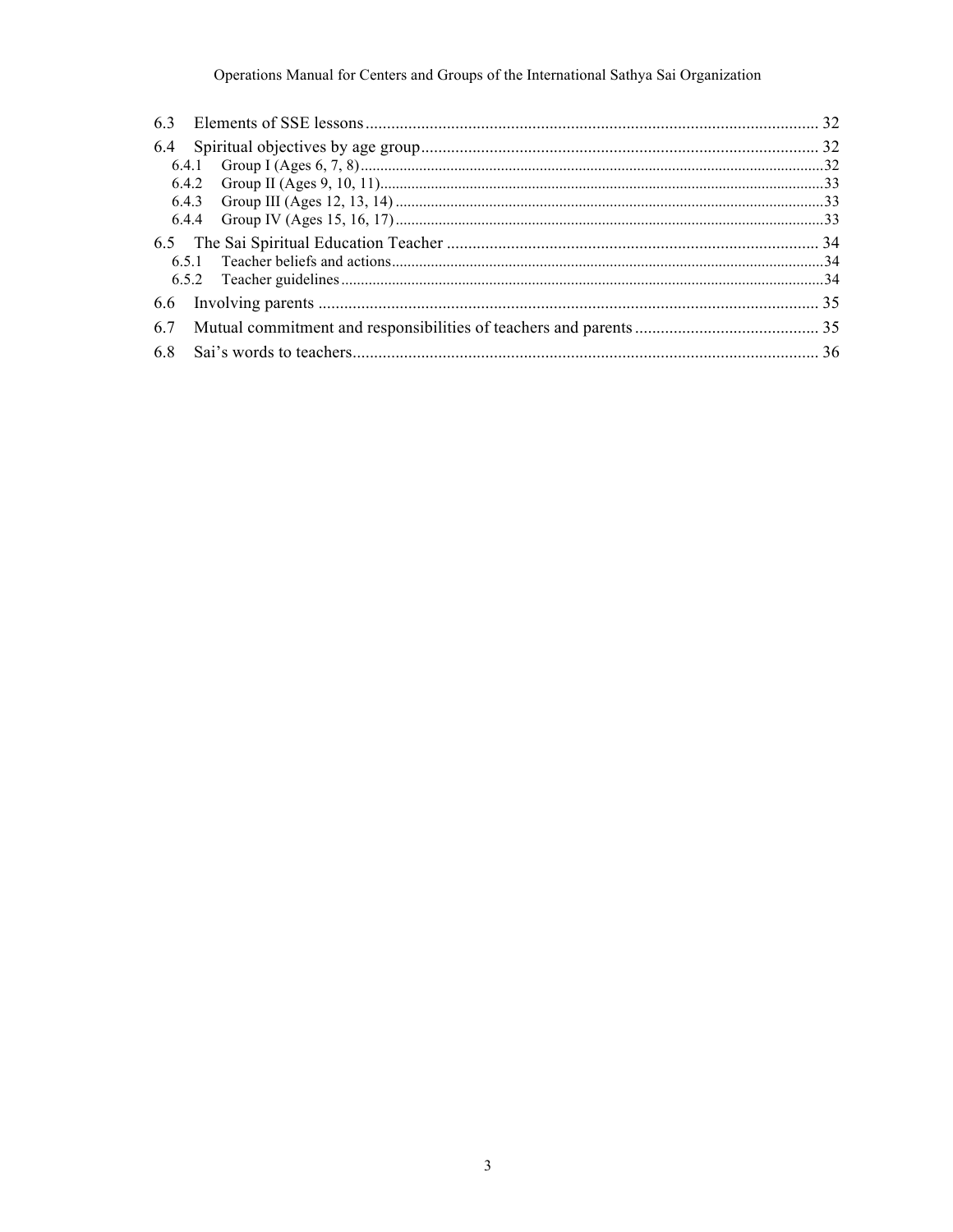# **1 Introduction**

The International Sathya Sai Organization and the All India Sri Sathya Sai Seva Organization were officially formed through a Charter granted by Bhagavan Sri Sathya Sai Baba on 14 January 1981.

In 2010, after receiving approval from Sathya Sai Baba, the Sri Sathya Sai World Foundation formed the Guidelines Committee to review the guidelines currently in use in the various geographical Zones of the world in order to develop one set of guidelines applicable to all the countries outside India. The committee's work was also guided by recommendations that came from the Ninth World Conference of Sathya Sai Organizations held at Prasanthi Nilayam in November 2010 as well as the pre-world conferences held around the globe in 2010.

The document *Guidelines for Centers and Groups of the International Sathya Sai Organization* is a general one that describes the programs and practices of the Organization. While intended for use by office bearers and members of the Organization, it is also suitable for persons interested in joining the Organization and the public. The *Guidelines* discuss

- The purpose of the International Sathya Sai Organization,
- Membership requirements,
- Nine-point code of conduct and ten guiding principles,
- The structure of the Organization, including the World Foundation, Prasanthi Council, zones, regions, and countries,
- Programs and practices, including short, general introductions to the three wings (devotion, education, service), the officers of a Center and Group, the Young Adult Program, and types of Center/Group meetings,
- Sai education initiatives outside the Sai Center,
- Financial matters, and
- **Websites**

1

This *Operations Manual for Center and Groups* describes in detail duties and responsibilities of officers as well as the rules and regulations that apply to the various programs conducted in the Centers and Groups. It relies on the above-mentioned *Guidelines* document for the basic information given in it. A third document will give guidelines, rules, and regulations that apply at the country, region, and zone levels.

Each Zone may provide an addendum that gives additional information for that Zone.

<sup>&</sup>lt;sup>1</sup> The Charter can be found here: www.sathyasai.org/organize/charter.html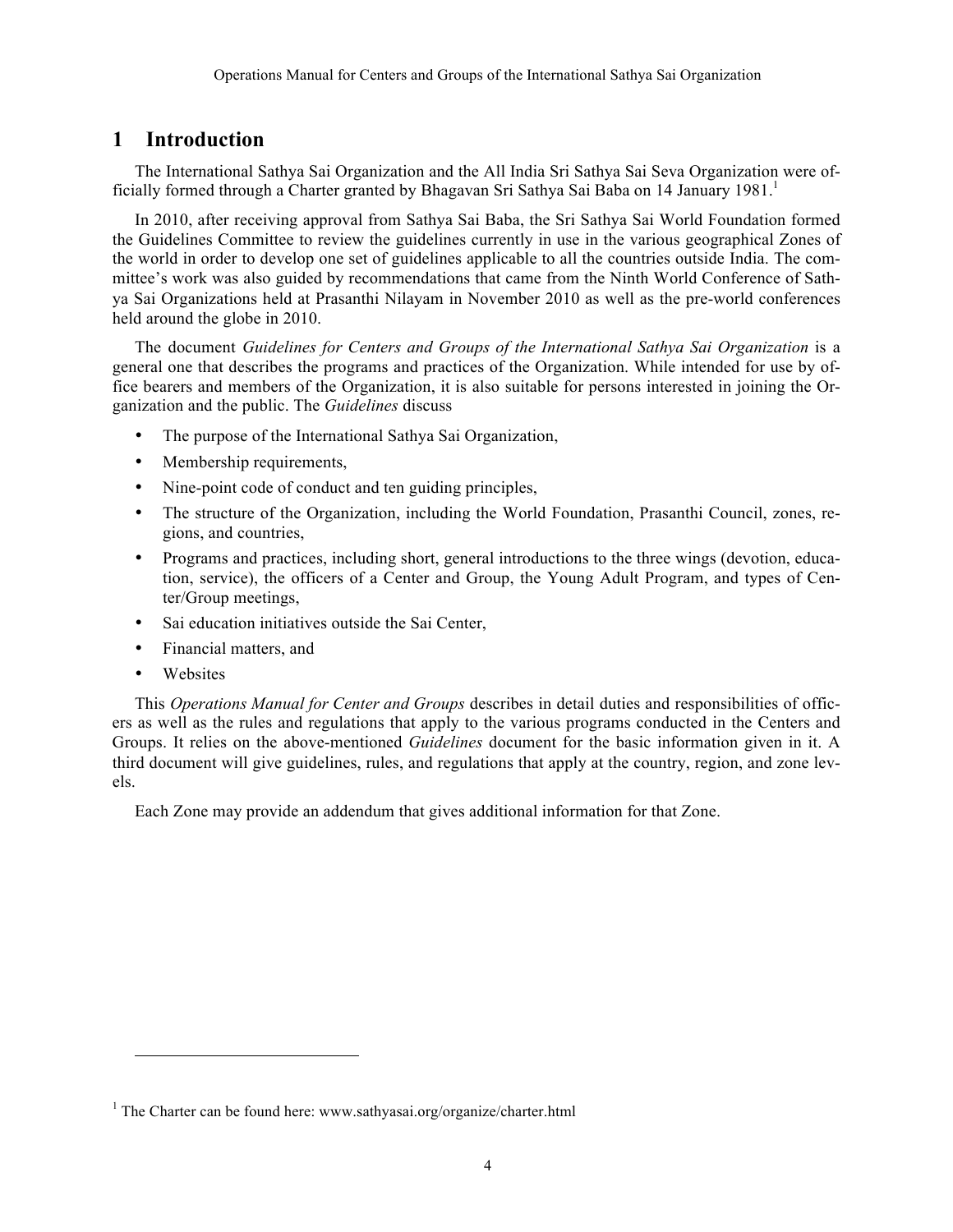# **2 Centers and Groups**

*These organisations are exclusively for spiritual development* [1969.11.21]. *They are established to translate the principles of love and nonviolence into daily practice. They have also to promote inquiry into four basic problems*: (1*) The body —what is it*? (2) *The body — I am not it*. (3) *Then who am I*? (4) *I am* That (*God*)! [1970.11.20]

Sathya Sai Baba

It is as a means of spiritual discipline that the Organisation is to be understood. Take it *in that attitude. Do not consider the rules as restrictions imposed by Me or as shackles on your freedom of action. They are devised to help you and others in the spiritual practices you have entered upon.* [1971.12.22] Sathya Sai Baba

This section provides guidelines for the operation of Sathya Sai Centers and Groups<sup>2</sup>.

In some countries, Center Presidents will report to a Central Council; in others, they will report to a Regional President, a Central Coordinator, or other entity. In order to reduce lengthy references to the person or group to which a Center or Group President reports, we call this person or group *the presiding body*.

The main goal of a Center is to provide an environment in which individuals may progress along their spiritual path toward self-realization. Accordingly, a Center has three major components: a Devotion Wing, a Service Wing, and an Education Wing, corresponding to the three major paths toward selfrealization: devotion (*bhakthi*), action (*karma*), and spiritual wisdom (*jnana*). These three wings, though administered separately, work together.

*Three paths are laid down for the awareness of the Immanence of the Divine: action*  (karma), *devotion* (bhakthi), *and spiritual wisdom* (jnana). *These three are not distinct and diverse; they are composite and complementary*. [1970.5.21] Sathya Sai Baba

*Feelings and activities move along three courses: the emotional, actional, and rational, otherwise denoted as the devotion* (bhakthi), *action* (karma), *and spiritual wisdom* (jnana) *paths. The first type does everything in a dedicatory spirit of worship … The second type does actions that are service-oriented ... The third type is moved by the spirit of inquiry into the basic principles governing life and nature. … These three types are actually three strands intertwined into one rope. They cannot be untwined. For the mansion called human life, devotion, selfless service, and spiritual wisdom are essential, just as heart, hand, and head.* [1981.8.31] Sathya Sai Baba

# *2.1 Formation of Centers and Groups*

l

**Formation.** A group of persons interested in forming a Center or Group may obtain a copy of the Guidelines and the Operations Manual and an application for accreditation and submit the completed application to the presiding body<sup>3</sup>. If the group is meeting regularly and in conformity with the Guidelines for a

<sup>&</sup>lt;sup>2</sup> A Sathya Sai Center must have at least nine members and must conduct the program activities in at least two of the three "wings": devotion, education, and service. Otherwise, the designation "Sathya Sai Group" is used. Throughout this document, we use "Center" for both Centers and Groups.

 $3$  As mentioned above, the presiding body is the unit to which the Center reports —e.g. a Central Council, Regional President, or Central Coordinator.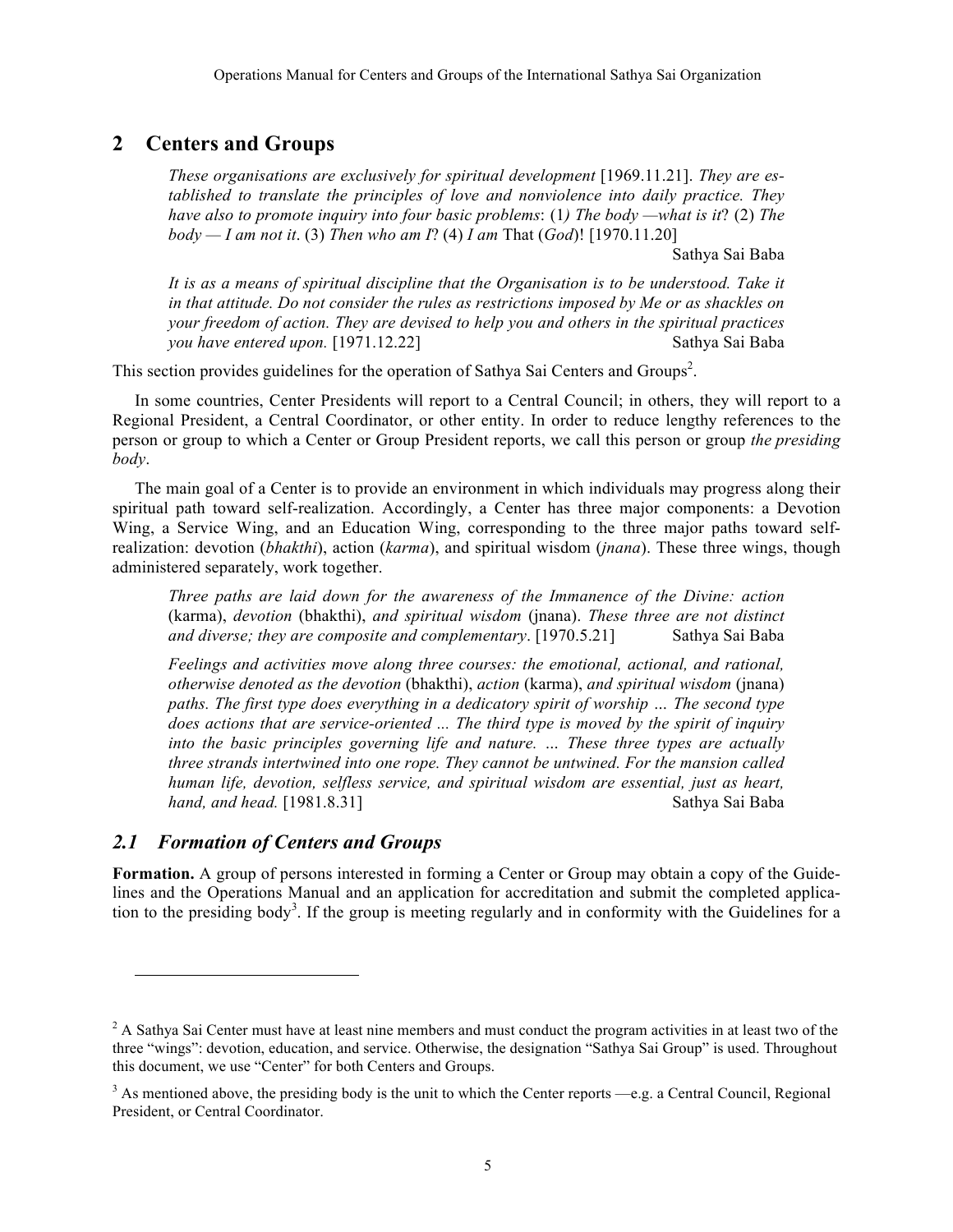period of six months, the presiding body may recommend to the Country Central Coordinator or Zone Chair that the group be accredited as a Center or Group.

**Names of centers and groups.** Sathya Sai Centers generally carry the name of the local community in which they are located. In English-speaking countries, the standard is "Sathya Sai Center [or Centre] of … (town or city in which it meets)". Similar naming conventions should be adopted in other languages.

**Cancellation of affiliation**. The Zone Chair may, in consultation with the presiding body of a Center, cancel the Center's affiliation with the Sathya Sai Organization and dissolve the Center. Possible reasons for this include: flagrant violation of rules and regulations found in this document, financial dealings that are against the principles of Sathya Sai Baba and the Organization, actions that tarnish the name of Sathya Sai Baba, and actions that work against the interest of the Center and the Organization.

A Center that is being dissolved must follow the laws of the country (if any) regarding the dissolving of such organizations and disbursement of any property and funds held by the Center. Remaining funds are to be transferred to other units of the Sai Organization, with approval of the Zone Chair.

### *2.2 Membership*

The *Guidelines* give the basic requirements for membership in a Center or Group. In addition, the following points apply.

Membership will cease if the member resigns, declines to participate in Center activities, or engages in conduct deemed a discredit to the Center. Members may visit and take part in the activities of other Centers but should have membership in only one Center.

The Center should maintain a list of members. The list is private, is not for distribution, and will be used solely to facilitate communication to members about approved Center events. This list will contain the member's name, whether they are a youth or adult, male or female, their address, and contact details (phone and email). This list should be communicated to the Presiding body for purposes of reporting on membership status.

Members who attend Center events only sporadically may take part in discussions at Center meetings but should not participate in making decisions (e.g. selection of officers).

### *2.3 Officers*

l

*Choose men and women who have unshaken faith in this present* Avatar*, with this Name and Form. The leaders of these units lead because they have the vision and the yearning, not because they have the votes or the purse. The bliss they derive is the only reward they are after.* [1970.1.13] *Offices should not be regarded as positions of authority or as 'prizes' for devotion. They should be accepted with humility and exercised with love.*  [1968.5.18] Sathya Sai Baba

As mentioned in the *Guidelines*, a Sathya Sai Center has five officers: President, Vice President, and a coordinator for each wing of the Center: Devotion Coordinator<sup>4</sup>, Education Coordinator, and Service Coordinator. A Group may have fewer officers, the exact number of officers to depend on the makeup and

<sup>4</sup> In some Centers, *Spiritual wing* and *Spiritual Coordinator* are used instead of *Devotion Wing* and *Devotion Coordinator*. We ask that they use *Devotion wing* and *Devotion Coordinator*. Reason: All activities of a Center are spiritually motivated, and to call one wing the spiritual wing and the others not is unreasonable. Sathya Sai Baba talks of three spiritual paths to enlightenment: devotion (*bhakthi*), action (*karma*), and spiritual wisdom (*jnana*) which is achieved through education. We have one wing for each of these paths.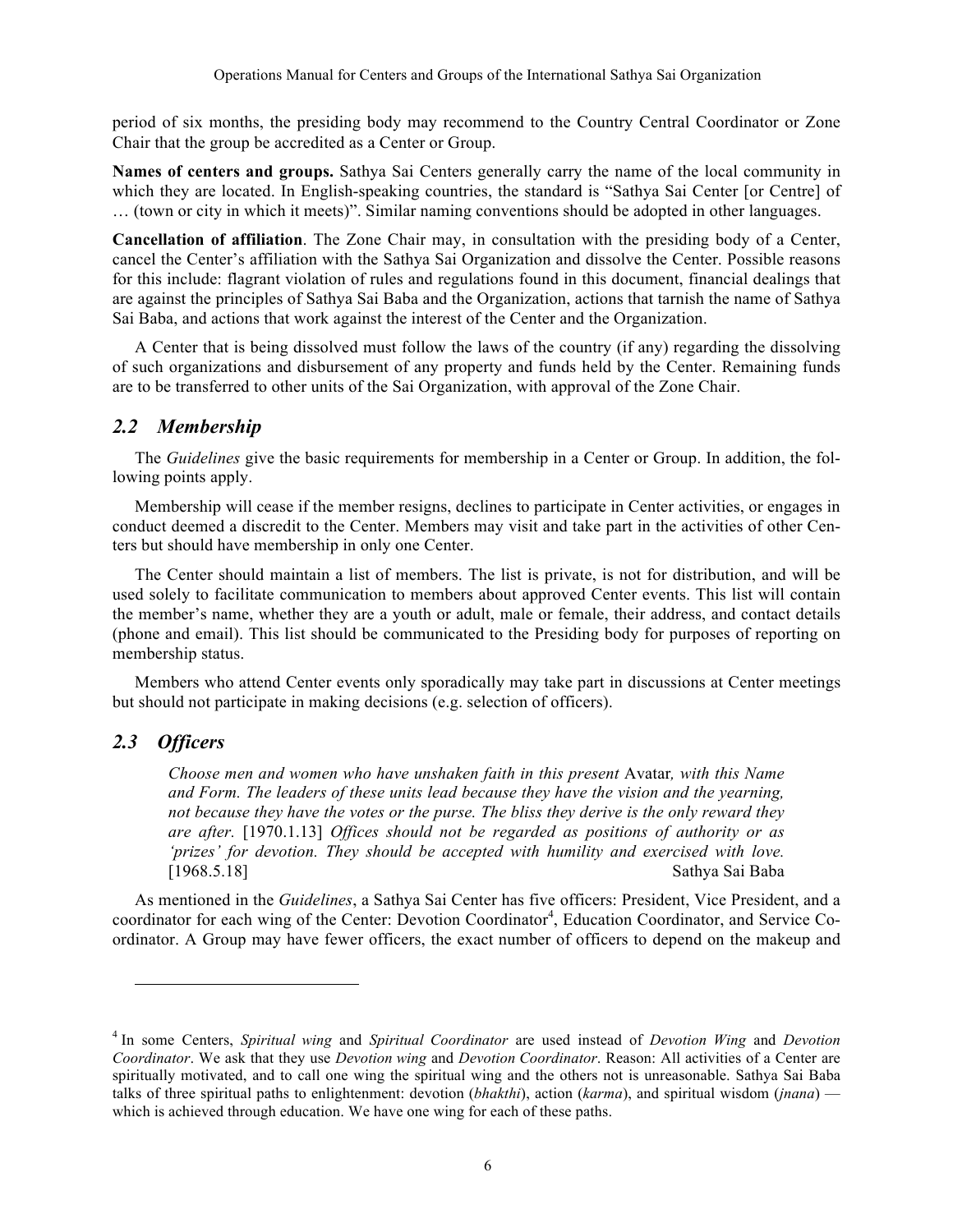needs of the Group.

The Executive Board of the Center consists of

- The five officers
- The YA Representative, if there is one (see Section 2.8)
- The Treasurer, if the Center requires one (only Centers who are incorporated or own a building or land should need a Treasurer)

The Executive Board is responsible for all aspects of operating the Center. Decisions should be made by consensus. If a consensus is not achieved, the President makes the final decision.

**A. Restrictions on officers.** An officer of a Center may retain membership in their traditional religion or in other spiritual organizations but may not serve as officers of such organizations. Professional teachers of yoga, meditation, etc. are not permitted to be officers of the Center because their professional work may be confused by the public with the teachings of Sathya Sai Baba.

**B. Term of office.** Officers are selected for a term of two years and may serve two consecutive terms, if so selected. Officers may not serve in the same position for a third consecutive term. However, in the case of small Centers, the presiding body may waive this rule. In small Centers, one person may hold more than one office, if necessary. In case an officer vacates an office, the position can be filled for the rest of the term by the selection process or by appointment, after consultation with the presiding body.

**C. Selection of officers.** Selection of officers is not a political event, and there should be absolutely no lobbying. Of course, discussion among members is appropriate and desired. The Center members should work together in a spirit of unity to select officers who can work together for the good of the Center. The President, Vice President, Devotion Coordinator, Education Coordinator, and Service Coordinator will be selected by the Center using the following procedure (a more detailed explanation of the procedure appears in Appendix *Selection of Center Officers* on page 24):

Officers of the Center are chosen by a process of "selection", as opposed to "election". A nomination committee develops a list of nominees for each office. A membership meeting is held to select officers: a ballot is conducted, the results are announced, and nominees are given the chance to remove themselves from consideration — this process is repeated until unanimity is achieved for each office. If unanimity for any office cannot be achieved, the matter is submitted to the presiding body for resolution.

In exceptional cases, the presiding body, with approval of its presiding body<sup>5</sup>, may alter the procedure.

**D. Resignation or removal of officers**. Officers failing to meet the obligations of their office may be removed from office by the presiding body with the approval of the Central Coordinator or Zone Chair. A special selection process will be held to replace officers who resign or are removed.

**E. Duties of officers**. It is the responsibility of the officers of a Sathya Sai Center to ensure that the Center is run in accordance with the Guidelines and this Operations Manual. Unity, harmony, and cooperation form the basis of a properly conducted Center. Officers are expected to be of high character, with love in their hearts, to set an example by practicing Sathya Sai Baba's teachings in their daily lives.

The duties of the five officers are given below.

l

1. **The President** is the administrative authority within the Center and has responsibility for all aspects of the Center. It is the President's responsibility to provide leadership by personal example,

 $5$  As mentioned on p. 5, the presiding body is the unit to which the Center reports —e.g. a Central Council, Regional President, or Central Coordinator.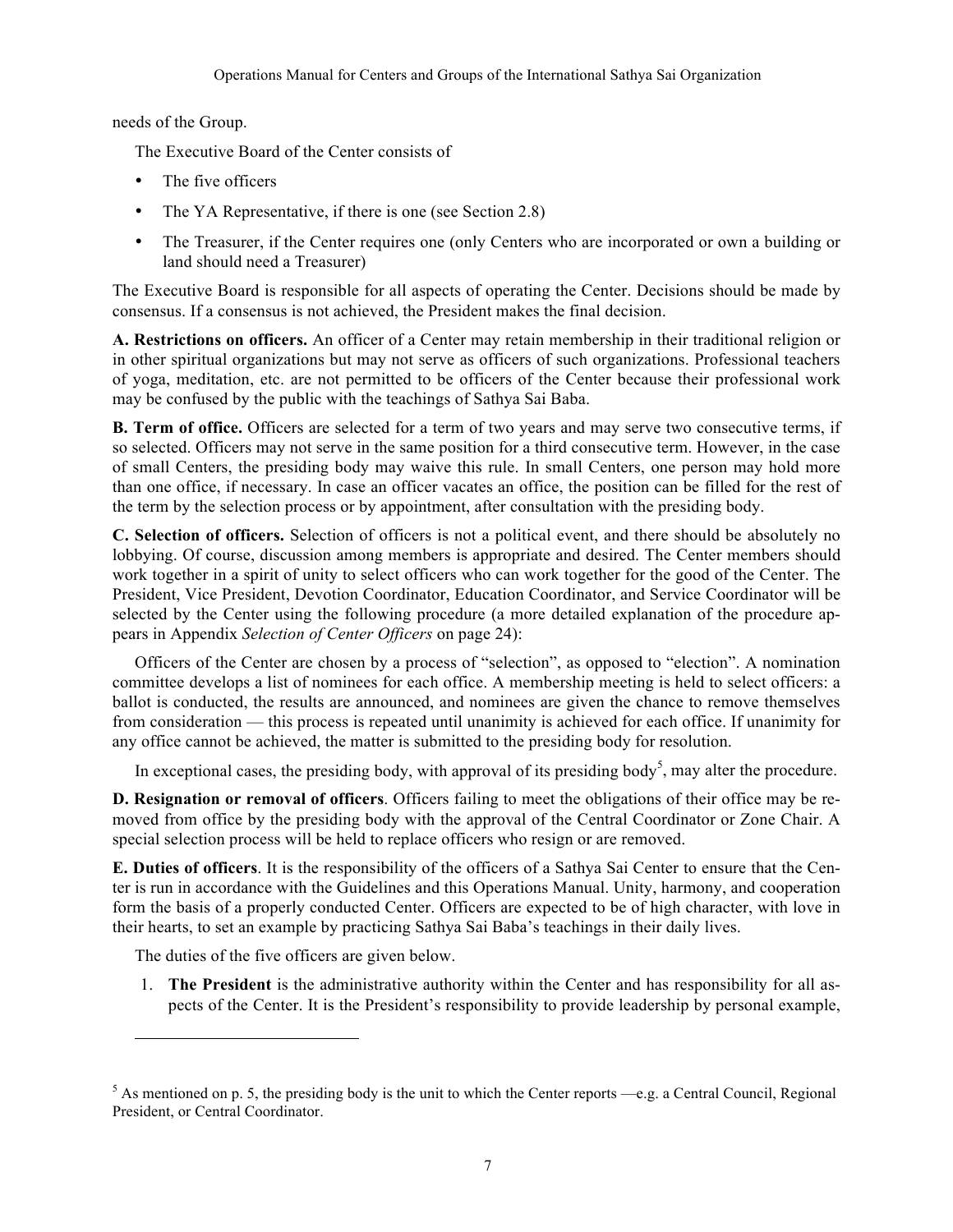including participating actively in the Center's programs and coordinating Center meetings and activities. The President should promptly pass on to members all official communications received from the Central Council. Informational flyers or announcements from other organizations should not be read or distributed at Center meetings. The President's duties include:

- Ensuring that the Center conducts itself in accordance with established Center guidelines.
- Ensuring that the Center maintains a complete program of devotion, service, and study activities, including newcomer welcoming and orientation.
- Conducting periodic officers meetings as the need arises and regular membership meetings.
- Providing support to regional officers for conferences, reports, and regional initiatives.
- 2. **The Vice President** assists the President and presides in the President's absence.
- 3. **The Devotion Coordinator** has responsibility for the various elements of the Center's devotion program, including group devotional singing, study circles, and the display of books and other forms of informational material. The Devotion Coordinator's duties include:
	- Coordinating devotion meetings and practice of devotional singing.
	- Establishing and maintaining a program of newcomer welcome and orientation.
	- Maintaining Center premises and an altar that is simple, universal, and in accordance with guidelines.
- 4. **The Education Coordinator** has responsibility for the Center's Sai Spiritual Education (SSE) program.
- 5. **The Service Coordinator** has responsibility for the various activities undertaken by the Center, including the determination that there is a need for the service, that there is sufficient interest among members, and that appropriate resources are available. The Service Coordinator will work with Regional Service Coordinators when national or regional projects are undertaken by the Organization. The Sathya Sai Organization should engage in humanitarian service activities within the scope of its own resources. It should not seek assistance from other organizations. The Service Coordinator also provides articles and pictures of service projects in their Centers to the National Service Coordinator for publication in the *Sanathana Sarathi*.

# *2.4 Cultural relevance*

The best Center meetings are those that (1) provide spiritual upliftment to Center members and (2) are welcoming to people in the community in which the Center resides. To satisfy point (2), Center meetings have to have a spiritual basis but not be oriented to any one religion or language.

It is essential to remember that the Sathya Sai Organization is universal, spiritual, and non-religious. It is therefore strongly advisable to exhibit only the *Sarva dharma* logo at the Center meeting and a picture of Sathya Sai Baba in the devotion area. If necessary, and if there is a consensus about this among the members, an image or symbol of the local main religion may also be placed in the devotion area. Guidance on these issues may be requested from the presiding body.

The festivities recommended to be celebrated are Baba's Birthday, *akhanda bhajans*, *Guru Purnima*, and festivals of the predominant local religions. These festivities may be open to the public. In case a Center has a number of members who follow a particular religious tradition, the main festivities of their religion could be celebrated (e.g. Buddha Purnima, Christmas, Passover, Easter).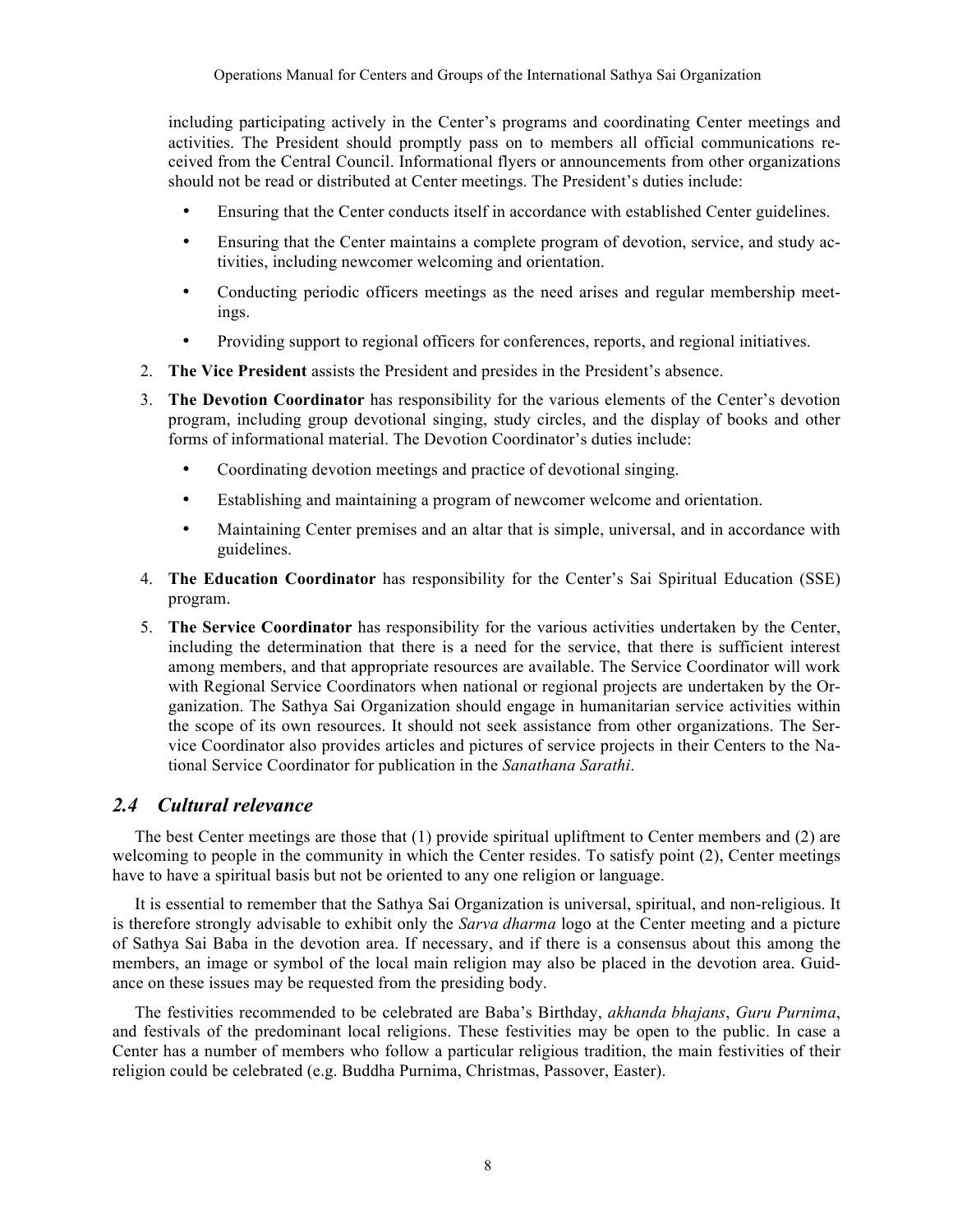The Center should be open to the public whenever devotional singing is performed or during the public study circle sessions as well as for periodical public information meetings or such other public events that have been approved by the presiding body. The Center should try to satisfy the expectations of each newcomer who approaches the Sathya Sai Organization, in agreement with the universal teachings of Sathya Sai Baba, which state that He is here "*to nourish the roots of all religions*", without any distinction.

We may summarize as follows:

- A Center meeting does not have to have *any* Sanskrit prayer or song.
- A Center meeting does not have to have an altar with pictures or statues.
- A Center meeting does not have to have people sitting on the floor with shoes off.
- Sai Centers can experiment with different types of meetings. For example,
	- o A meeting that is simply a study circle on some aspect of Sathya Sai Baba's teachings, with people sitting in a circle, on chairs or on the floor.
	- $\circ$  A devotional song meeting, in which unison singing in many languages is the major attraction, with no Sanskrit prayers.
	- o A meeting for newcomers, with people sitting in chairs, being introduced to some aspect of Sathya Sai Baba's teachings.
	- o A meeting in which devotees talk about their spiritual experiences, what drew them to Sathya Sai Baba, etc.

The possibilities for meetings that are completely religion-neutral are endless. We have only to start with the conviction that Sathya Sai Baba's teachings are universal.

Appendix 4 attempts to make this clear by outlining a devotion program that allows all sorts of alternatives.

### *2.5 Education Wing*

*Sai Spiritual Education* (*previously called* bal vikas) *is the primary basis of the great movement to restore right action (dharma) in the world* [1978.6.6] Sathya Sai Baba

The primary task of the Education Wing is the operation of the *Sai Spiritual Education* (SSE) *program*, whose purpose is to provide spiritual education to the children of members of the Center. The four age groups are:

Group I: ages 6–9, Group II: ages 9–12, Group III: ages 12–15, Group IV: ages 15–17

Each region or country may adjust these four groups, with the approval of the Zone Chair, to take into account local and cultural considerations. In addition, lessons for parents may be given, as well as seminars/workshops/meetings on human values for children, young adults, parents, or adults.

The Education Coordinator of the Center leads the Education Wing and its programs. But the SSE program is a cooperative effort of the Education Coordinator, SSE teachers, the Center, the parents of the children, and Education Coordinators at the regional and national levels.

In some regions, the maintenance of a library of literature, audio tapes, CDs, and DVDs is the responsibility of the Education Coordinator (page 22).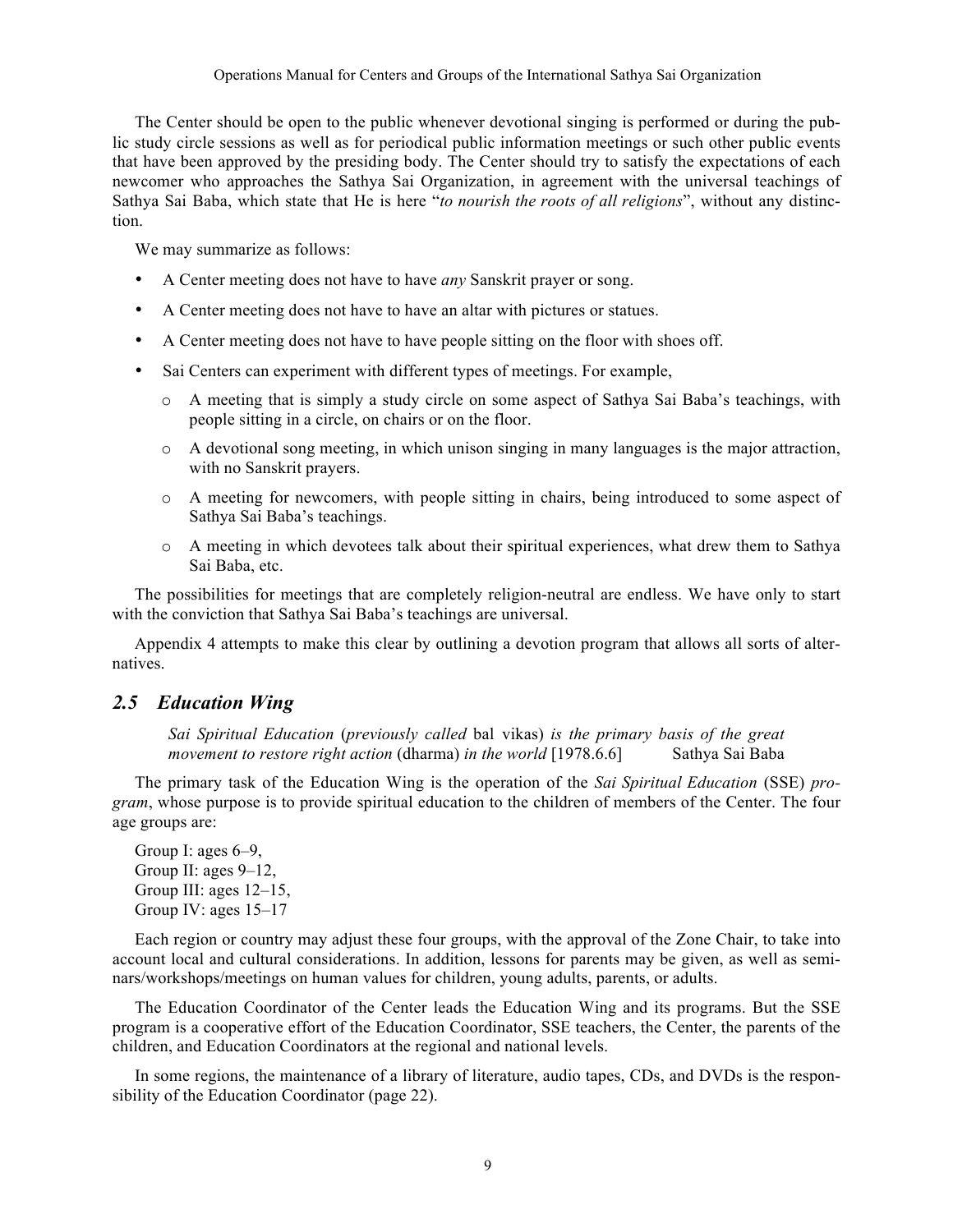SSE teachers must be trained before they may teach. The presiding body (at the regional or national level) provides this training. If the region or country has an *Institute for Sathya Sai Education* (ISSE), the ISSE may be involved in this training. Dynamic parenting comes also under the purview of the ISSE's, although it may operate these programs with the help of Sathya Sai Centers.

The Organization also has programs for education in human values in the community and schools. Called SSEHV (Sathya Sai Education in Human Values), these programs are carried out under the auspices of the ISSE and not the Center, although, of course, they may work together on these programs. Before assuming the role of an SSEHV teacher, a Center member must receive training sponsored by the Sai Organization or an ISSE.

### **2.5.1 The Five Basic Human Values and the SSE program**

As explained by Sathya Sai Baba, the five basic human values are Love, Truth, Right Action, Peace, and Nonviolence:

| Love in thoughts and words is: | Truth               |
|--------------------------------|---------------------|
| Love in action is:             | <b>Right Action</b> |
| Love in feelings is:           | Peace               |
| Love as understanding is:      | Nonviolence         |

Sathya Sai Baba tells us that these human values, as well as their practical value aspect (e.g. from truth springs honesty and integrity), are inherent in all humans, and it is just a matter of drawing them out and letting them flourish. The five human values have been demonstrated to be the essence of all faiths.

Here are important points about the SSE program in Sathya Sai Centers.

- The goals of the SSE program are to help children become aware of their divine nature, to draw out the Human Values (which are inherent in them) and put them into practice, to teach the children about the unity of all faiths, and to prepare them to live a spiritual life in this world.
- The life and teachings of Sathya Sai Baba, the five human values, and the essential unity of all faiths comprise the substance of the SSE program.
- There is a syllabus and curriculum for each SSE age group as well as various components of teaching (story telling, singing, prayer, silent sitting, and group activity). The SSE teacher learns about them during training. Each region or zone of the Sathya Sai Organization may have an Education Manual, which provides the syllabi, curricula, etc.
- The philosophies and teachings of many religions are taught in the SSE program. Practices of any one specific religion are not appropriate on a weekly basis —no one religion should be emphasized over others. Parents wishing to strengthen their children's faith in the family religion may find a suitable avenue for this in their community.

The SSE program generally takes place weekly, for one or two hours. A certificate of completion of a course may be given at the end of the year, perhaps in a ceremony at a Center meeting.

### **2.5.2 Children and their parents**

*To instill in the minds of young the values of prayer and of humility and loving service to others, the homes where they have grown have to be the first schools. The parents have to*  be imbued with faith in the basic truths of this Universal Religion [1967.4.3]

Sathya Sai Baba

• It is strongly suggested that Center members enroll their children in the SSE program. For maximum effect, members with children in the SSE program should partake in Center activities.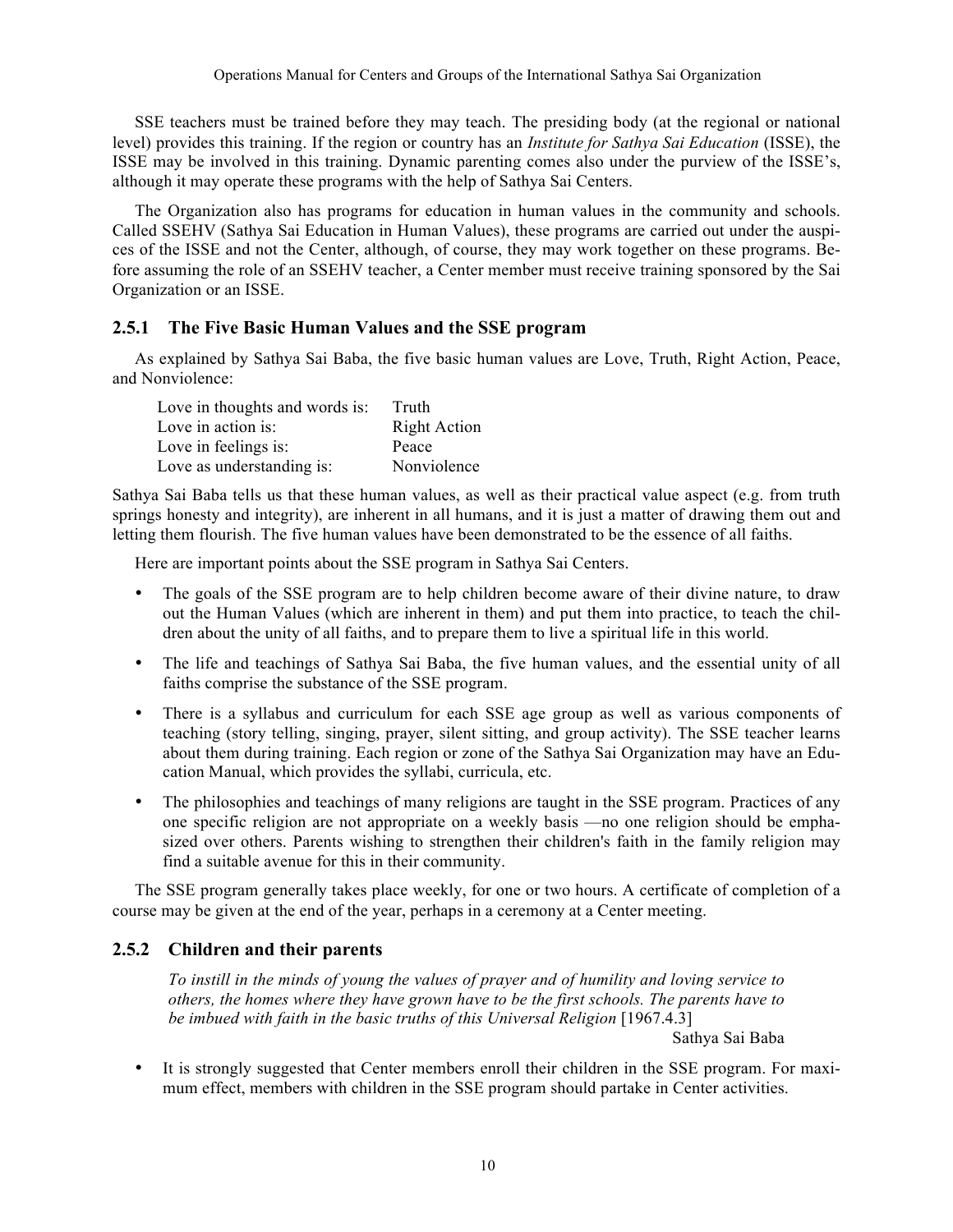- There is no SSE class for children under the age of six. Where there are many children below the age of six, a child-care group could be a service of the Center.
- Annual required orientation meetings should be held for parents to share concerns and ask questions. Establishment of a parent group, which meets monthly, can help parents to learn about the education their children are receiving and provide support for the education at home.
- SSE classes are open to children of non-members, regardless of their faith and the Form they worship —the teachings in SSE are universal. It may be necessary to hold special orientation sessions for such non-members. In special cases, separate classes for non-members' children may be established after consultation with the presiding education body (e.g. a regional Education Coordinator).

### **2.5.3 SSE teachers**

*The first task of the teacher is the cultivation of virtue in the hearts of the pupils. This is much more vital than the promotion of learning*. [1979.11.20] Sathya Sai Baba

- The Education Coordinator appoints SSE teachers in consultation with the Center President and the presiding education body.
- Before assuming the role of teacher, a Center member must receive training sponsored by the Sathya Sai Organization or an ISSE (Institute for Sathya Sai Education).
- The SSE teacher agrees to make a commitment to the ideals of Sathya Sai Baba and thus to be an exemplar. The teacher will work cooperatively with the Education Coordinator and fellow teachers, sharing ideas, concerns, and problems, and will communicate regularly with the parents of the children they are teaching.
- The SSE teacher will work with the Education Coordinator (and perhaps the ISSE) on seminars/workshops/meeting on Human Values for children and youth, for parents, and for adults, as appropriate for the Center.

# *2.6 Devotion Wing*

*Devotion has been defined as supreme single-pointed intense attachment to the Lord.*  [1972.4.8] It is the easiest way to win His Grace and to realize that He ... is, in fact, eve*rything.* [Mahasivarathri 1955] *Devotion is the easiest and most effective path, for it is a spiritual discipline of the heart ...* [1976.11.14] Sathya Sai Baba

Typically, a Center should have a weekly devotion meeting that includes devotional singing, prayer, and meditation (or silent sitting). The Center should also have a weekly study circle, which may be combined with the devotion meeting —the combined meeting could last for 1.5 to 2 hours. The format of a universal devotion meeting is discussed in Appendix 4 on page 25.

The Devotion Coordinator has overall responsibility for the various elements of the Center's devotion program, including the following (various aspects may be delegated to others):

- Maintaining Center premises and an altar that is simple, universal, and in accordance with guidelines,
- Coordinating devotion meetings (page 12), study circles (page 14), and practice of devotional singing (page 13),
- Establishing and maintaining a program of newcomer welcome and orientation (page 16),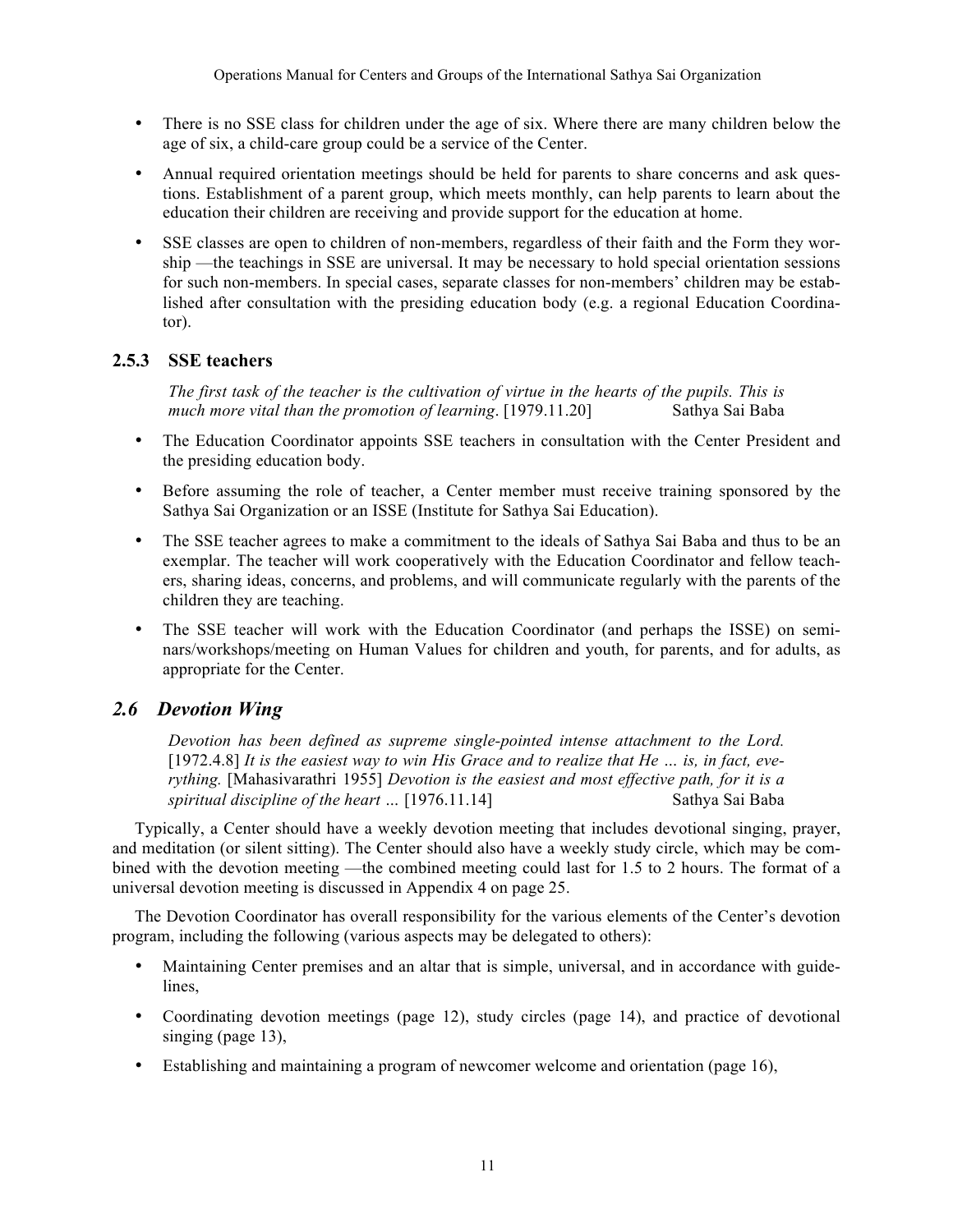• Maintaining a library of literature, audio tapes, CDs, and DVDs (page 22) —in some regions, this task may be the responsibility of the Education Coordinator.

### **2.6.1 General principles**

- A Sathya Sai Center is a spiritual center where universality of faith and practice of human values are emphasized. Sathya Sai Baba's teachings are universal. He came not to start a new religion but to tell us of "*this universal unitary faith, this spiritual principle, this path of Love, this virtue of Love, this duty of Love, this obligation of Love*." [1968.7.4] Accordingly, we must conduct Center activities, especially our devotion programs, in a way that makes spiritual seekers from all faiths and all walks of life feel welcome.
- The Center premises should be neutral to all religions and religious traditions. Quotations from Sathya Sai Baba may be placed on the walls, together with universal quotations from the major World Religions. Sai Baba has said that no picture is necessary, but if you must have one, have one of Him.
- No Center program should include rituals or practices that relate to one faith or religion in particular. The aim should be to create harmony between Sathya Sai Baba's teachings and local traditions.
- Over-focus on the use of Sanskrit does not consider the fact that Sathya Sai Baba's message is universal and is to be shared with all, regardless of one's religious orientation. Accordingly, it is strongly recommended that the Center's devotional program be conducted in a manner that persons from all the different faith backgrounds can easily understand and relate to. The focus must be on unity, with appropriate consideration given to cultural relevance.
- As Sai Baba's devotees, we study and respect all religions. Study circles on other faiths are encouraged to emphasize the unity of all faiths.
- The one rule given to us by Sathya Sai Baba is that men and women should sit separately at all Center activities. He said, … *at devotional singing and other meetings, men devotees should sit apart from women devotees. The rule is applicable to all members —whether Indians or non-Indians, in India or elsewhere. It is a part of the spiritual discipline that is necessary for devotees. … If even Arjuna found it difficult to control his senses, how much more necessary is it for us to have some regulations to control our own minds*? [1980.11.22]
- Center devotion meetings, including devotional singing and study circles, are open to all members, newcomers, and visitors.
- The section on *cultural relevance* on page 8 and Appendix 4 on *universal devotion meetings* on page 25 contain material relevant to the devotion wing.

### **2.6.2 Devotion meeting**

*Where my devotees sing, there I install Myself.* [1960.9.27] Sathya Sai Baba

*Group devotional singing has a different purpose from silent individual prayers. It is a mutual effort of spiritual practice to overcome the six foes of man*: *lust, anger, greed, attachment, conceit, and hatred*. [1975.4.1] Sathya Sai Baba

*Singing the name by a group of people can help the process of liberation not only for the members of the group. It will benefit those who listen and even those beyond the circle of listeners —the whole world can benefit from the vibrations.* [1982.1.26] Sathya Sai Baba

The weekly devotion meeting, with its devotional singing, is the highlight of the week for many devo-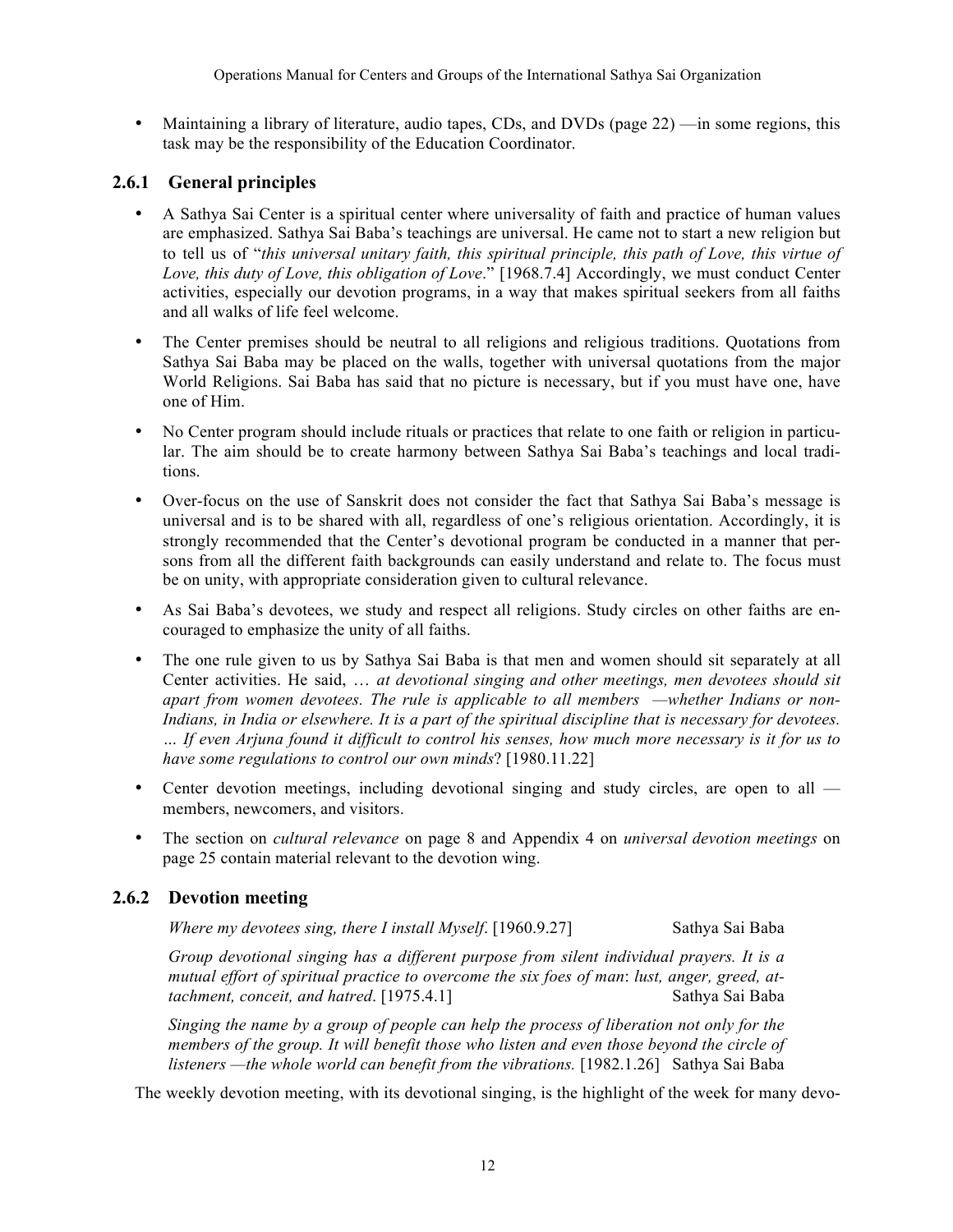tees. It can be an intensely spiritual activity in which the focus on each song and its meaning brings one closer to the Lord. Achieving this state requires cooperation from all — those preparing and coordinating the program, the lead singers, the musicians, and the participants. It should be kept in mind that:

- Cooperation is essential for the most spiritual benefit. The aim is to experience unity.
- Selfless service is what we give to the Center during the devotion meeting. Singers, musicians, etc. must concentrate on this selfless service and leave out the concept that their performances are a chance for personal aggrandizement.
- Knowledge and wisdom can also be achieved through understanding the meaning of the words and concepts in the speeches and songs.
- Devotional singing must be done with great discipline; punctuality, concentration, and mutual respect must be observed.
- Devotion involves offering our best efforts to the Lord.

The Center may develop its own format for the devotion meeting. Some ideas on developing a format for a universal devotion meeting are in the Appendix on page 25. A typical devotion meeting will be 60 to 90 minutes (perhaps up to 2 hours if there is a speaker and a study circle). Generally, devotional singing (called *bhajans* in India) forms the heart of the devotion meeting.

The Center (the Devotion Coordinator and President together) may appoint a person to coordinate all aspects of devotion meetings. It may also be appropriate to appoint a Devotional Singing Coordinator, to handle all aspects of devotional singing, including practice.

Below, are listed some points about the meeting as a whole and also about devotional singing.

- Completely prepare the meeting hall at least 15 minutes before the devotion meeting starts. Keep the altar simple —some flowers, the *sarva dharma* symbol, perhaps a picture of Sathya Sai Baba. There should be plenty of chairs so that those who do not want to sit on the floor can be accommodated. If there is a consensus about this among the members, an image or symbol of the local main religions may also be placed in the devotional area. Guidance on these issues may be requested from the presiding body.
- Microphones are recommended for the leading voices and the main instruments (tablas, harmonium, guitars; other instruments may be used). There should be at least one microphone for the women lead singers and another for the men. The musicians should have their own microphones.
- The complete program should be available to all, with words of the songs to be sung. A white board or flip-chart may be used to display the program and the numbers of the songs in song books (available to all). Alternatively, use a computer-projection system, with which the words of songs can be displayed, obviating the need for song books.
- The removal of shoes is not necessary, though this custom is often observed.
- Devotees should take their seats several minutes before the meeting starts and can use the time to internalize the silence that precedes the meeting.
- Females sit on one side of the hall; males on the other.
- In Prasanthi Nilayam, *Arathi* and *Samastha Loka* are sung at the end of the meeting. A region or zone may decide not to sing *Arathi* or to sing it in the local language.
- *Vibuthi* may be made available to all, either by distributing it after devotional singing or by making it available as people leave the hall.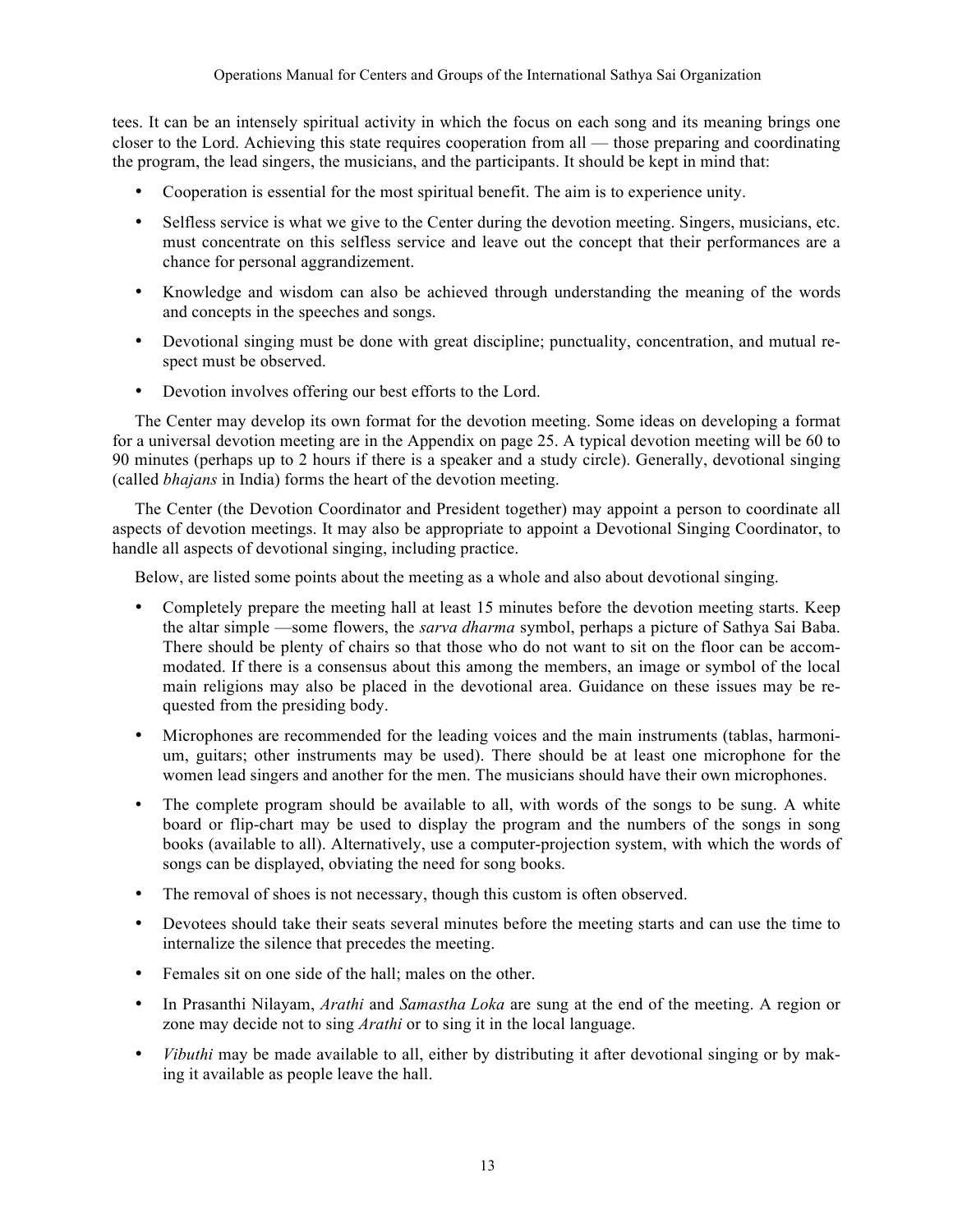- After the devotion meeting, it is best that people leave quietly in order to allow the joy and peace produced during the meeting be retained in everyone's heart to remain.
- Devotional singing:
	- o The devotional singing session is normally between 30–45 minutes, depending on the Center and the total length of the meeting and its content.
	- o The most gifted singers should be lead singers, so that the audience gets the most spiritual benefit from the session. The larger the Center, the more important this guideline becomes. Don't go to the extreme; chances should be given to people who are aspiring to lead and who are attending practice sessions. In small Centers, this guideline is relaxed, depending on the situation.
	- o Some Centers reserve a song or two for children or Young Adults to lead. It is also permissible to have a session in which only Young Adults lead.
	- o When singing, alternate between men and women lead singers where possible.
	- o Maintain continuity between songs —reduce the interruptions to a minimum.
	- o Songs may be sung in lead-repeat style or in unison. In the lead-repeat style, the song is generally repeated twice, the first slow and the second faster. The first time, repeat each line twice; the second time, repeat each line once. For long songs, do not repeat each line twice during the first time.
	- $\circ$  Sing songs that reflect the local culture (e.g. sing in the local language), and encourage singing songs from different religions.

#### **2.6.3 Devotional singing coordination and practice**

The following points may be observed.

- A devotional-singing coordinator, appointed by the Devotion Coordinator and President, is in charge of all aspects of devotional singing, including selection of songs, selection of singers and musicians, and arranging devotional singing lessons. This responsibility could be rotated among several people.
- Devotional singing lessons may be held on a regular basis (e.g. monthly), depending on the need. Anyone may attend. The lessons could focus on whatever is needed —singing in tune, learning about rhythm, learning new songs, training in singing with a microphone, instruments etc.
- In a large Center, musicians and lead singers should practice the songs beforehand, to make sure that there is agreement on the key in which a song is to be played, how often the lines may be sung, etc. This practice session could be done  $\frac{1}{2}$  hour before the devotion meeting starts.
- Do not introduce more than one new song in a devotion meeting. This song should be practiced beforehand with a substantial number of members so that it is not entirely new.

### **2.6.4 Study circles**

*Knowledge about what this author says or that sage teaches is not what your study circle must aim to acquire. Not information but transformation, not instruction but construction should be the aim. Theoretical knowledge is a burden unless it is practiced, when it can be lightened into wisdom and assimilated into daily life*. [1974.3.3] Sathya Sai Baba

Sathya Sai Baba tells us that spiritual growth is best achieved through an integrated practice of devotion, study, and service. He says that the proper study is: reading, reflection, and regular application in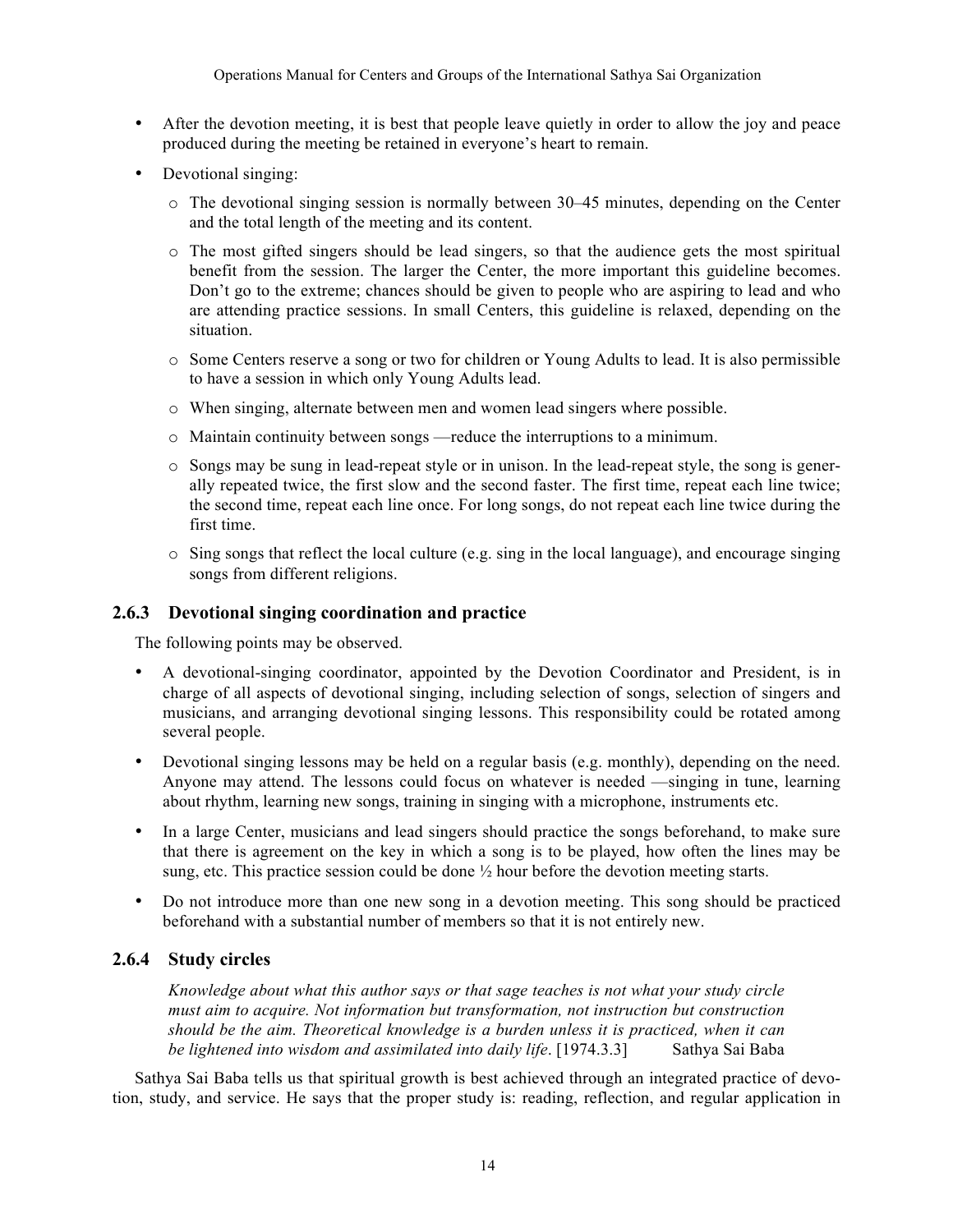daily life.

The study circle is the main group activity in the Sathya Sai Center. Guidelines on study circles can be found on the International Sathya Sai Organization website:

#### www.sathyasai.org/files2010/studyCircleGuidelines2004.pdf

The website www.sathyasai.org/devotion/study/study.html contains additional useful information, as does the book *Pathways to God*, by Jonathan Roof. Here is a list of important points about study circles in the Center.

- The Center should aim for weekly study circles, of 45 minutes to 1 hour. So that everyone can make substantial contributions, it is best to limit the size of the study circle group to 15 —add more study circle groups if necessary.
- The study circle can be part of the weekly devotion meeting, along with devotional singing, or it may be at a separate time.
- Study circles are open to visitors. A Center may also have "public study circles", which are designed to educate the public about some topic.
- The resource materials for study circles are, generally, (1) the writings and discourses of Sathya Sai Baba, (2) The *Sathyam, Sivam, Sundaram* series, and (3) material developed by the Organization.
- A Center could devote a series of study circles to reading a discourse or one of Sathya Sai Baba's *Vahinis*, spending one session on a page or series of paragraphs. Alternatively, a study circle may be about a specific topic, drawing from many resources. Examples of topics are:
	- o The purpose and transformational effect of belonging to a Sai Center.
	- o Understanding some aspect of the rules and regulations of the Organization.
	- o The relevance of the Nine-point Code of Conduct or the Ten Principles.
	- o The spiritual significance of and benefits of practices such as silence, vegetarianism, eschewing alcohol, ceiling on desires, meditation, and repetition of the Name of the Lord.
	- o The meaning and effect of various mantras, like *So-Ham* and the *Gayatri Mantra*.
	- o Themes of different religions, with the aim of understanding the unity of faiths.
	- o What Sathya Sai Baba says He has come to give us: liberation (self-realization, *moksha*).
- It is best to appoint a *facilitator* for study circles, to be responsible for the overall function of the study circle, coordinate the choice of topics and study material, encourage attendance, ensure that participants know the rules, moderate the study circle (if several study circle groups are needed, a person to moderate each can be appointed), etc.
- Each week, a *presenter* may make a short introduction of the topic, in 5-10 minutes, to act as a catalyst in sharing thoughts and opinions. The presenter must come prepared with the reading for the topic and may also have a few questions prepared to stimulate discussion. It is best if each member takes a turn at being the presenter.
- During discussion, each member in the circle (say, in clockwise fashion) has a chance to speak for a few minutes (if they wish to). All should feel open to respond without fear of rebuttal, and there should be no judgment of right or wrong. Criticism of others' viewpoints is not allowed.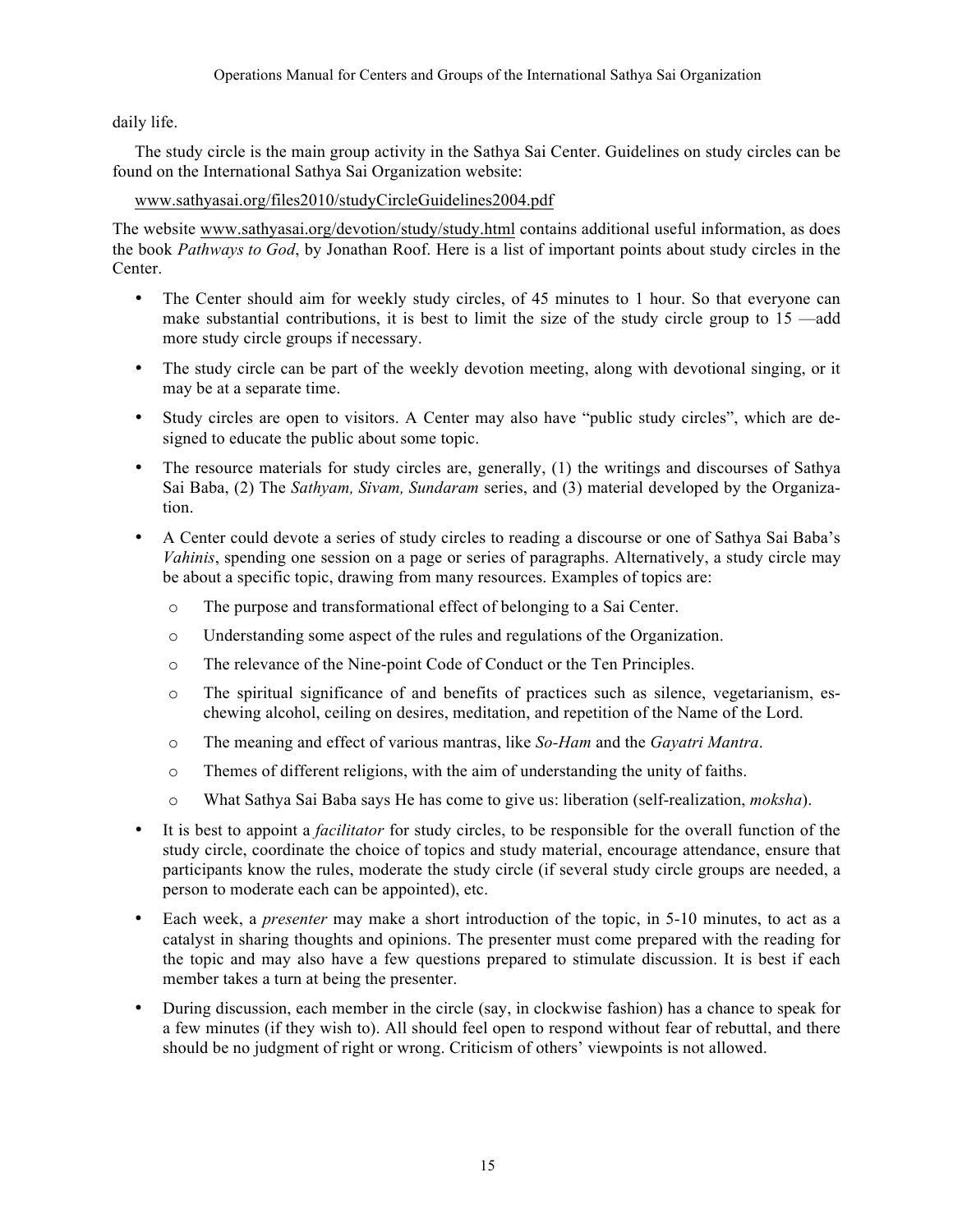• Individual discussions of the effect of the topic on personal daily life is a good way to emphasize Sathya Sai Baba's point that study circle is meant for personal transformation, not just for gathering information.

### **2.6.5 Welcoming newcomers and visitors**

*Do not proclaim that you are a sect, distinct and separate from those who adore God in other Names and Forms. Thereby, you limit the very God whom you are extolling. Do not proclaim in your enthusiasm, "We want only Sai; we are not concerned with the rest." You must convince yourselves that all forms are Sai's, all names are Sai's. There is no rest", for all are He.* [1968.5.17] Sathya Sai Baba<sup>*rest", for all are He.* [1968.5.17]</sup>

We welcome visitors and newcomers from all faiths and religions, we study religions to understand the underlying unity of all faiths and religions, and we view all spiritual paths with respect. We focus on Sathya Sai Baba because His teachings, our experiences in attempting to put His teachings into practice, our experiences with Him, and the way He lived His life —all these have had a transformative effect on our lives.

Visitors to the Center should get an impression of universality and a loving environment. The meeting place, the meeting itself, and the way the person is welcomed should help reinforce that impression. Here are some important points about welcoming visitors.

- Visitors may attend any activity of the Devotion or Service Wings.
- Have certain people assigned the task of welcoming visitors, perhaps a Welcoming Committee. Members chosen for this task should be open minded; have a broad vision of religious and spiritual subjects; have relevant knowledge of Sathya Sai Baba's message, teachings, and works; have good knowledge of the workings of the Organization; and have a welcoming, positive demeanor.
- Welcoming should allow for mutual acquaintance. The visitor may be requested to tell when and how they happened to learn about Sai Baba, why they approached the Center, and what their expectations are. Welcoming members should offer some explanations on the behavioral rules and habits internal to the Center and give essential information about the structure and aims of Organization.
- All members of the Center should be aware of visitors and help them —where to sit, how to find devotional songs in the songbook, the nature of a study circle, etc.— or answer any question they may have.
- The Center or the presiding body should have a Newcomers Booklet, and it should be available to hand out to visitors, along with other appropriate booklets, pamphlets, and videos.
- Depending on the number of visitors, the Center may establish a weekly, biweekly, or monthly Visitors Session, perhaps  $\frac{1}{2}$  hour before or after a devotion meeting, in which the fundamental principles of Sathya Sai Baba's teachings can be discussed, and also the purpose and structure of the Organization.
- Members should avoid proselytizing, asking a visitor to become a member, flaunting personal rewarding experiences, and showing off bookish knowledge and learning.
- The welcoming function does not include spontaneous offering of *vibuthi* and photos to the visitors.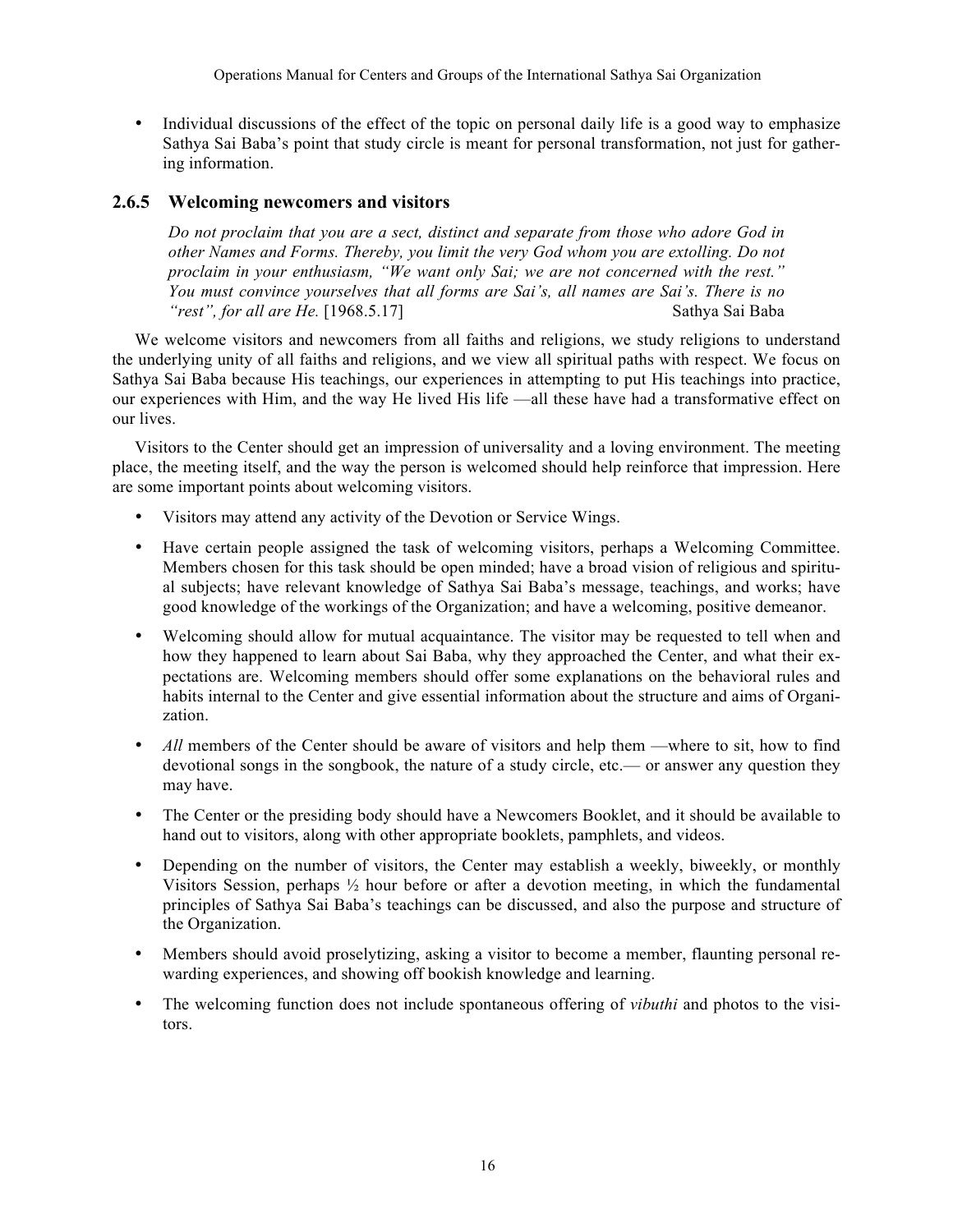# *2.7 Service Wing*

*Selfless service is the very essence of devotion* [1967.3.29], *the best cure for egotism*  [1968.1.13]. *Consider selfless service as the best spiritual discipline. … But do not believe that you can by means of service reform or reshape the world. You may or may not; that does not matter. The real value of selfless service, its most visible result, is that it reforms you, reshapes you. Do selfless service as a spiritual discipline; then you will be humble and happy.* [1967.3.29] Sathya Sai Baba

The path of action (*karma*), embodied in *selfless* service, is one of the three paths to self-realization advocated by Sathya Sai Baba. Sathya Sai Baba emphasizes that small or large acts of service, performed with the attitude of serving God residing in those being served, confer immense spiritual benefit upon the aspirant. Sathya Sai Baba has said that selfless service is the best form of spiritual discipline. Accordingly, from the beginning of the Sathya Sai Organization, the Service Wing has been one of the three main wings of the Center. The Service Coordinator leads this wing.

# **2.7.1 General principles**

Selfless service is an individual practice. It becomes a spiritual activity, resulting in spiritual transformation, when performed with an attitude of serving God in the other person, with no focus on the result of the service. Such selfless service has to be performed according to these principles:

- **Equanimity**, by overcoming likes and dislikes and eliminating judgments,
- **Impartiality**, by becoming detached from personal expectations and controlling one's impulsive reactions,
- **Reliability** toward the beneficiaries as well as the people with whom one is serving,
- **Amicability**, expressed through simplicity, pleasantness, empathy, nonviolence, and an attitude of respect toward the beneficiaries.

The first aspect of selfless services is to take care of one's own body, for it belongs to God. The second is to serve one's parents. Third, one's own family is to be served. Fourth, one serves the community and society at large. In this service, we should not neglect service to needy members of the Center itself.

Selfless service must not be restricted to mere social work. Any interaction with others will become selfless service when done with the right attitude. Sathya Sai Baba has said that, "*The core of the spiritual discipline of selfless service is to see everyone as yourself and yourself in everyone.*" [1975.11.14]

Center members may of course perform their own individual selfless service projects. In some situations, and for some people, this may be the best way to serve. But the effectiveness of service can increase when pursued as teamwork. In keeping with the Organization's goal to provide an environment in which individuals may progress spiritually, the Service Wing develops and carries out service projects in the community.

Center members working on service projects should understand the significance of selfless service. Accordingly, it will be useful to have study circles on selfless service from time to time. One could do several study circles on the material titled *Our attitude when doing service* in Appendix 5 (p. 28) It may also be useful to develop *Study Circle Guidelines* in a country or zone, which goes into more depth on the benefits of selfless service.

### **2.7.2 Guidelines for service projects**

1. Service performed on behalf of the Organization should be an individual's choice. It may be encouraged, but it must never be imposed. It may be carried out individually or in groups. As Swami says, "*Not force but the Source (the Divine) should inspire you*" [1989.10.4].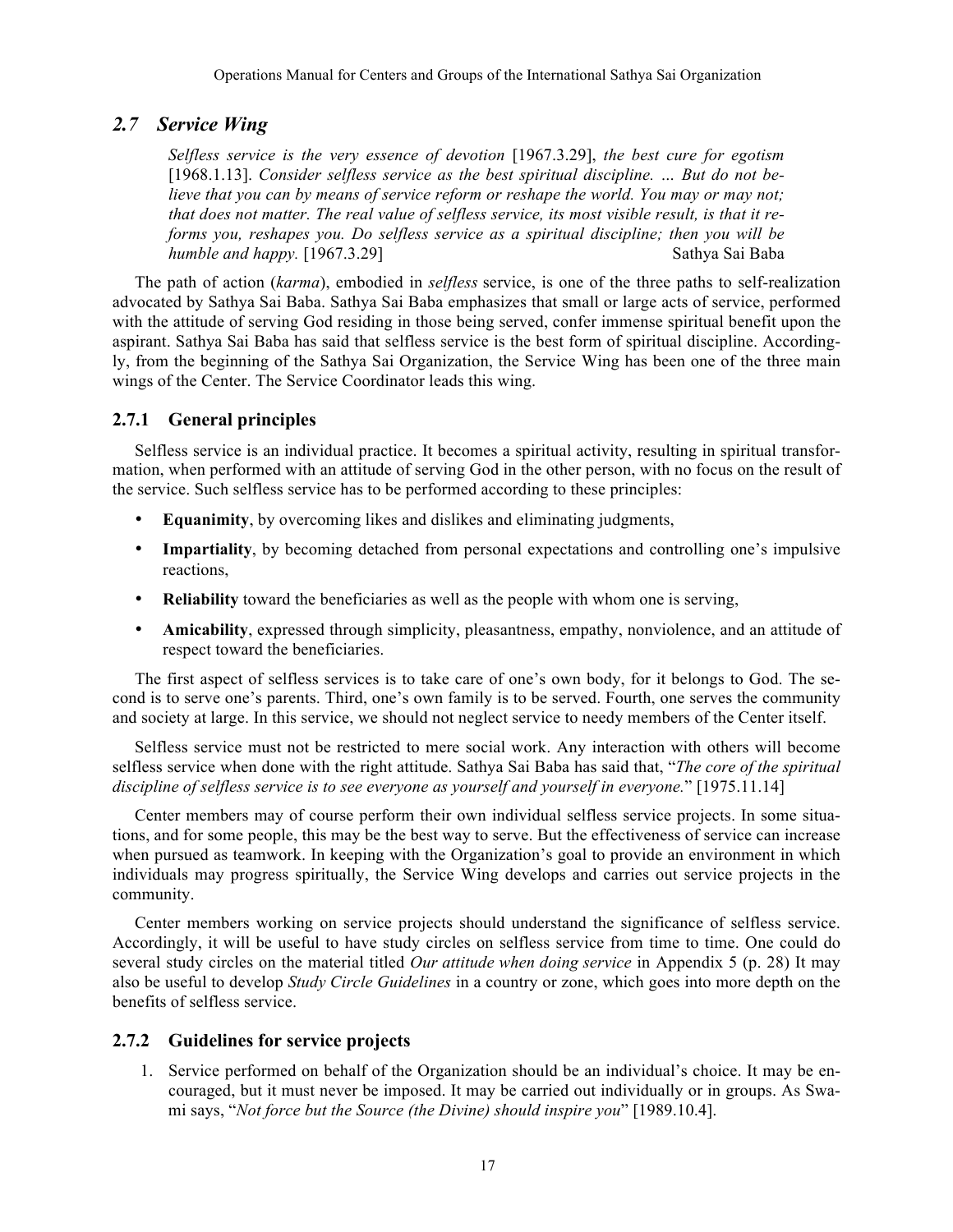- 2. Work done within the Organization, including administrative activity, is regarded as service, and all members should be encouraged to take part.
- 3. In compliance with the principles of the Organization Charter, proselytizing and fund raising must be avoided. Service activities must be self-financed. Donations may be accepted, but only in accordance with the regulations and instructions of Organization.
- 4. A Center service activity must be led by a member of the Center (perhaps delegated to the task by the Service Coordinator).
- 5. Volunteers working on Sathya Sai Center service projects do not have to be members of the Center or the Organization. However, they should be authorized by the Center President, and they must follow the instructions of those in charge of the project.
- 6. The Service Coordinator must continually oversee the service projects of the Center and make sure that (1) they are serving a real need and (2) the Center has the resources —in terms of time, funds, energy, appropriately trained volunteers, etc.— to carry out the projects successfully.
- 7. Service projects that satisfy a local community need and that require hands-on volunteer time are best. A project that consists mainly of donating money or items to some cause may not be as effective as a spiritual activity because the volunteers doing the service are not coming in contact with the people being served.
- 8. Depending on the country, the Center may be required to have insurance against possible damage caused to people or things during the service activity; this has to be arranged through an insurance policy that has been suitably stipulated by the presiding body. All volunteers, whether Center members or not, should be covered by the insurance policy. In some countries, the insurance policy may require the Center to keep lists of those participating in each service project.
- 9. In order to guarantee the effectiveness of service activities, especially when performed by several Centers within local and national institutions, an internal code of conduct may be issued by the presiding body. All volunteers will read and accept the code.
- 10. Center service projects are done by the Center, usually without help from other organizations. Of course, they may involve other organizations, e.g. singing at a nursing home, providing lunch for the homeless at the Salvation Army, holding a medical camp at a church. A Center desiring to participate in a service project with some other organization should get approval from the presiding body.

### **2.7.3 Developing and maintaining service projects**

The Service Coordinator will oversee the service projects of the Center (although leadership of particular projects could be delegated to others).

In deciding on a new service project, the following aspects should be considered:

- Does the Center have adequate funds?
- Are the Center members enthusiastic enough to support the project?
- Does the Center have adequate professional knowledge and expertise to carry out the project? For example, in some countries, any serving of food requires someone who has been professionally trained in food safety.

To answer these questions, the project could be proposed and discussed at a membership meeting. Required funds should be mentioned, and members may contribute in the usual way (see Section 2.14).

Similarly, as projects continue, the Service Coordinator should see to it that the project continues to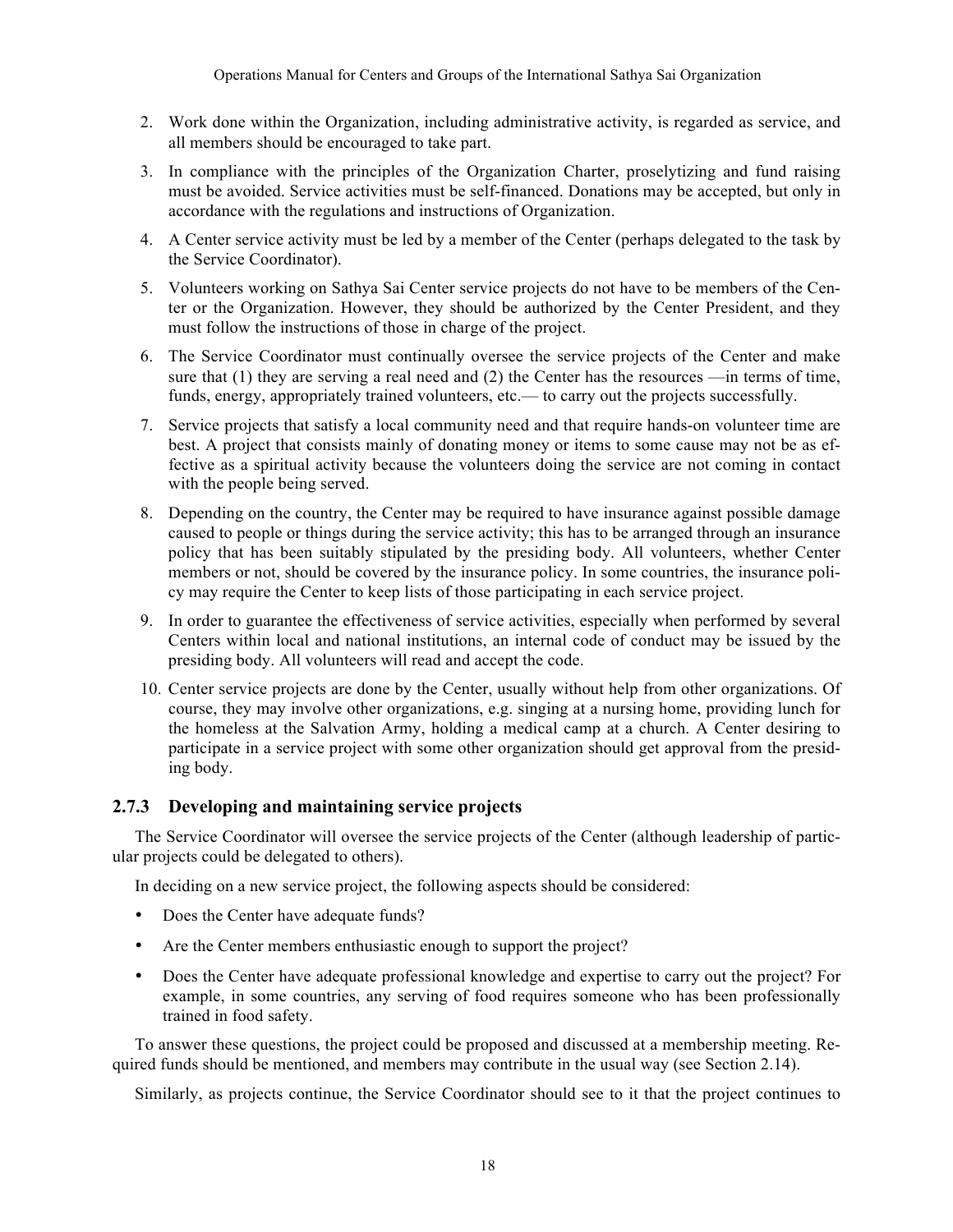serve a need and that it is well supported by the Center:

- Is the Center providing what it committed to provide?
- Is there still a need for this service project?
- How can the service be made more valuable to those being served?
- How are members reminding themselves that this is more than a community service project and that it is a selfless service project with a spiritual foundation?

### **2.7.4 Types of Service**

A Center could engage in several different kinds of service. Those used most typically are:

- Projects that help the aged people, youth, and homeless, who suffer from loneliness and negligence. We must be ready to give our most valuable resource: our time. Doing so, we can make them feel the love they lack.
- Projects that promote good use of the earth —recycling, reusing, planting trees, cleaning beaches, etc.
- Programs that promote hygienic knowledge, vegetarian diet, healthy life styles, and dissociation from drugs, alcohol, and smoking.
- Service activities for the elderly, orphans, disabled, destitutes, homeless, prisoners, and others in need —providing food, singing, or education. This could be done in hospitals, public and private institutions, in their houses, and wherever such needy persons are found.
- Computer training programs and after-school courses.

In communities with two or more Centers, sharing service projects can develop an effective spirit of cooperation. This allows larger, long-range service projects to be undertaken. It also allows members of smaller Centers to take part in large projects without feeling overwhelmed, and it increases the pool of volunteers available for an ongoing service project.

### *2.8 Young adult program*

*Seventy percent of the world's population consists of 'youth', who are the potential leaders of tomorrow. Unless they are properly trained to take up their role in the future, society, the nation, and the world will not progress in peace*. [1985.1.25] Sathya Sai Baba

The Sathya Sai Young Adult (YA) Program addresses some of the unique needs of devotees between the ages of 18 and 35. It offers young people the opportunity to develop their leadership skills and to achieve spiritual transformation in the light of the divine teachings of Sathya Sai Baba. It provides a forum in which the YAs may discuss issues they face leading a spiritual life following Sathya Sai Baba's teachings while being active in a world that may lead them in other directions. It provides them with opportunities to serve and to engage in spiritual practices with devotees in their age range.

At the same time, a flourishing YA program that harnesses the energy and vitality of the youth can help the Center thrive. The youth may also help the Center promote initiatives that make for a better matching of the Sathya Sai Organization to the country's traditions and customs. Everyone gains from a well-run YA program.

• Unity. The YA program is not separate from the Organization, and YAs are expected to participate in Center activities as well as in the YA Program.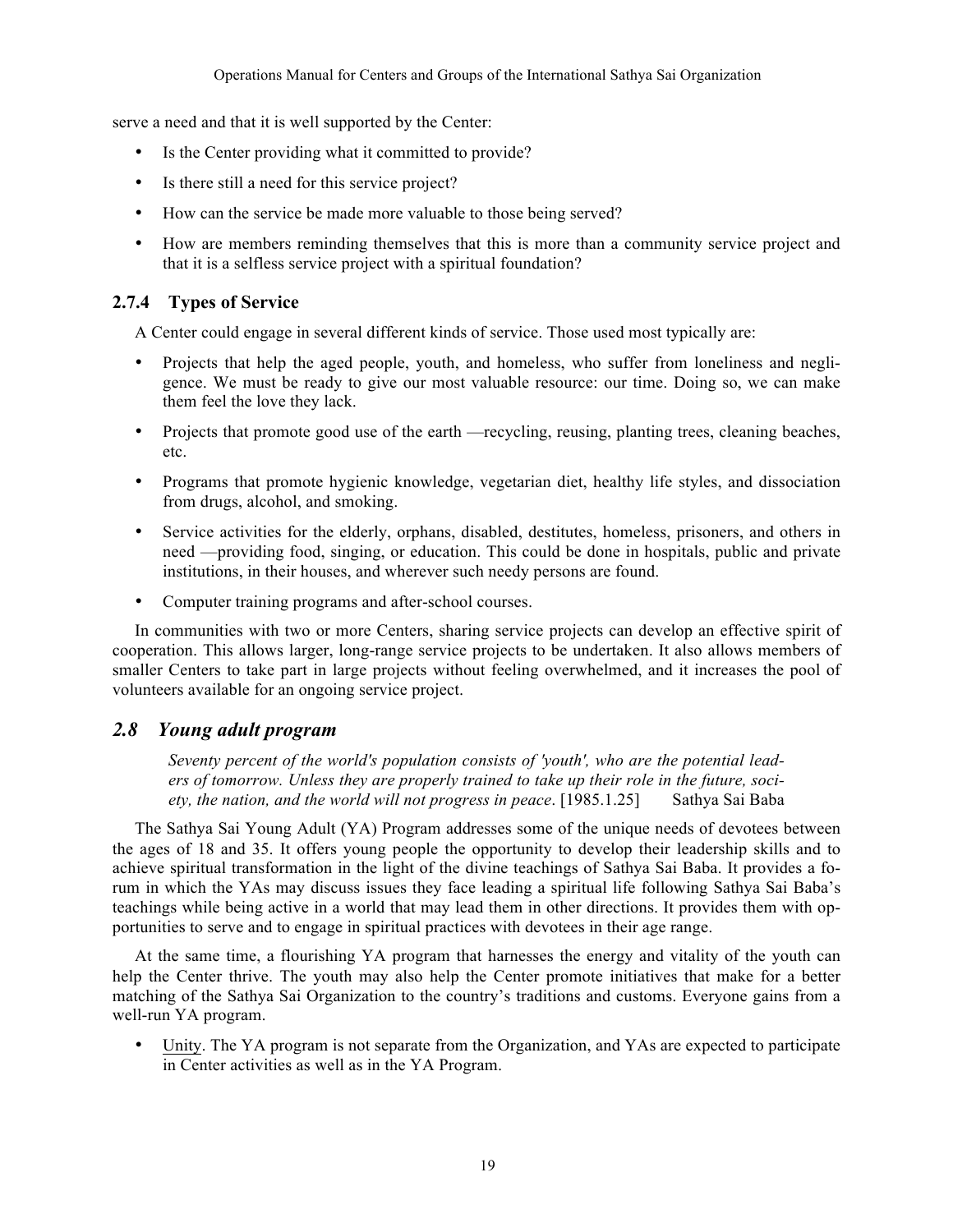• Officers. The YA program is supervised by YA Advisors (age at least 36) and organized and led by YA Representatives (age 18 to 35).

The YA Advisors, one each for male and female YAs, are appointed by the President of the Center after consultation with the YAs (in smaller Centers, one YA Advisor is enough). An Advisor serves initially for two years and may continue in the position upon agreement of the President and the YAs.

The YA Representatives are selected by the YAs using the same process as for Center officers. A YA Representative serves a two-year term and may be selected for another two years. The important criteria for selection are demonstration of selflessness, dedication to Sai ideals, and competence to perform a leadership role in the Organization.

YA Advisors, by virtue of their knowledge of Sathya Sai Teachings and the Organization, provide the resources of maturity and experience to the YA programs. They review and approve planned activities prior to implementation.

YA Representatives, in consultation with the YA Advisors, provide leadership in the planning and implementation of all YA meetings and programs. They submit regular reports on YA activities as requested by the presiding body. They work with the YA presiding body and are responsible for the distribution of information and materials to the YAs in the Center that come from the presiding body.

• YA program activities. YA meetings and programs should include educational and devotional activities, with a strong emphasis on selfless service. Discipline, modest attire, and the separate seating of the young men and women should characterize the meetings, since the gatherings are for the pursuit of spiritual purposes. Participation in the SSE program is desirable —in fact, a smaller age gap between teacher and SSE pupil may make communication easier, may provide inspiring freshness, creativity, and spontaneity, and may enhance the understanding of what is being taught.

YAs should develop activities suitable for their age, with the aim to bring forth and develop their talents and self esteem. Personal development through these activities will be furthered through the study of Sai teachings. Possible topics include: character building; leadership training; developing self confidence; developing communication skills; guidance in relation to professional growth; and participation in sports, theatre, and music activities.

The YAs may initiate activities that make for a better matching of the Sathya Sai Organization to the country's traditions and customs. Examples are: composing devotional songs in the local language, arranging debates and study circles about cultural relevancy, studying and discussing biographies of exemplary leaders to evaluate their teachings, and studying and discussing the national literature to draw out its positive values.

The YAs should be encouraged to develop new programs and activities. These programs and activities should be compatible with Sathya Sai Baba's teachings and inspire the YAs into action and reflection on their spiritual journey.

The YAs must consult with and receive guidance from the ISSE of the country or region before embarking on SSEHV-oriented programs.

# *2.9 Young Adult apprenticeship program*

*The youth of today are the future leaders of the nation and the architects of the new society. The future of a nation depends on its youth. … The physical and mental strength of the youth is the foundation on which a nation is built.* [2000.01.14] Sathya Sai Baba

The Sathya Sai Organization has a Young Adult Apprenticeship Program, in which young adults serve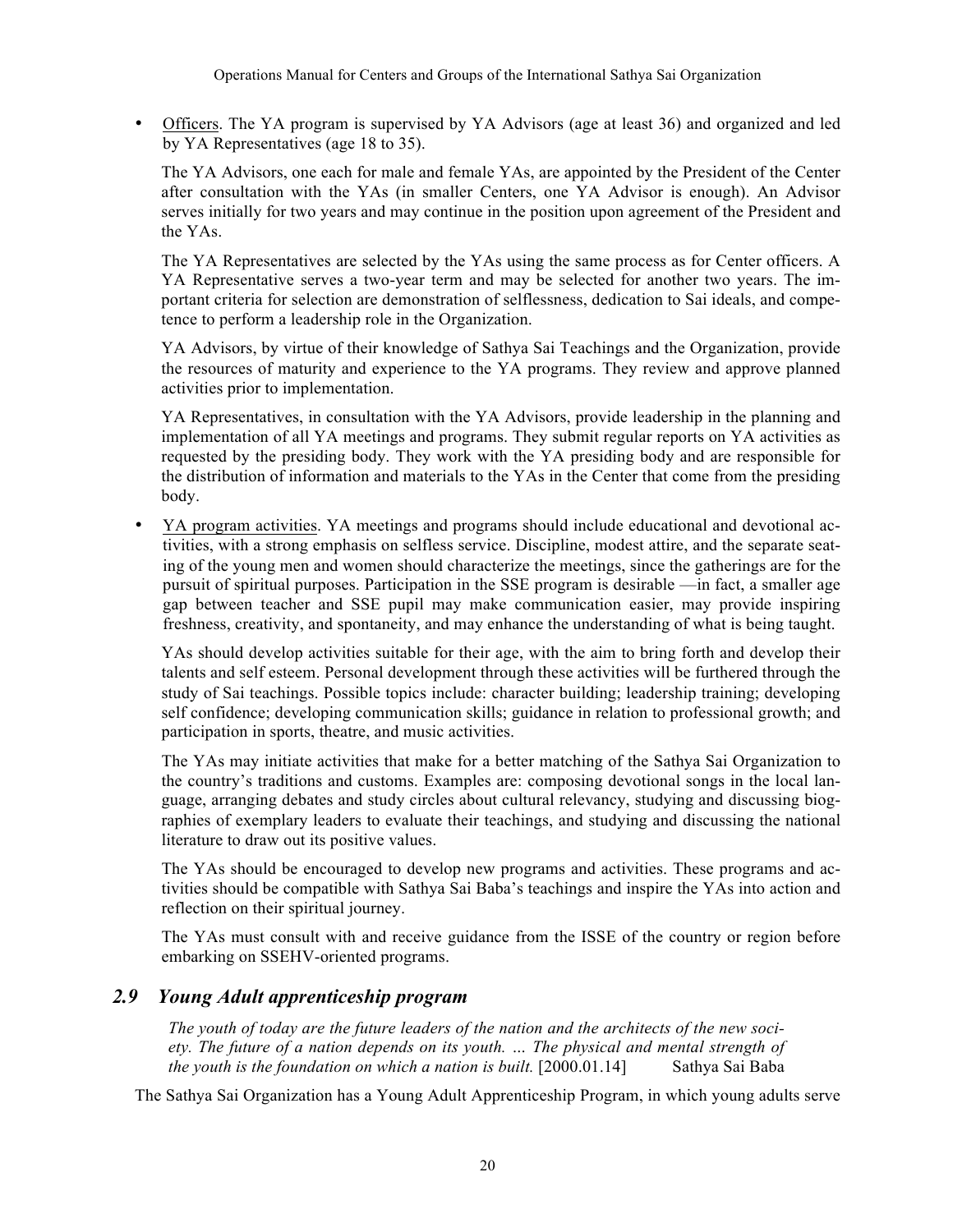as apprentices to officers at various levels of the Organization. Where appropriate, this apprenticeship program is implemented in each Center, with young adults serving as apprentices to officers, learning about and participating in the responsibilities of the officers as well as learning about leadership. The presiding body may provide advice to the Center about this program.

### *2.10 Ladies program*

*I have initiated this Ladies' day in order to foster respect and love for the mother. Not only the 19th of November but the 19th of every month is being observed as Ladies Day in some states. Whatever may be the circumstances, good or bad, do not forget your mother.* [1998.11.19] Sathya Sai Baba

In Prasanthi Nilayam, 19 November is celebrated as "Ladies Day", with the women arranging and carrying out programs, festivities, etc. This has inspired (optional) "ladies activities" within Centers in some countries or regions. Examples are: study circles on the role of the woman as mother, wife, worker, and Center member; service activities oriented to helping women in particular; and cultural programs. In some places, the  $19<sup>th</sup>$  day of each month is dedicated to the ladies, with various activities being carried out.

A Center should feel free to carry out spiritual activities initiated by ladies for ladies and to appoint someone with overall responsibility for the program, if the Center members want it. Before starting the program, contact the presiding body to find out what guidelines and support have been instituted in order to provide consistency within the region or country.

### *2.11 Speakers*

Use local speakers during the regular and special devotion meetings as much as possible —speakers from neighboring areas can be used as well.

Officers in one region of the country or zone wishing to invite a speaker from another region or country of the zone should first consult with presiding body for approval.

Before an international speaker is invited, consultation must take place between the Center President and the presiding body. If there is agreement that the speaker is appropriate, approval is sought from the Central Coordinator, who in turn will confer with those who preside over the speaker's country (the Central Coordinator or Zone Chair, and also the Prasanthi Council if necessary). If both parties agree, the speaker may be invited.

Generally, speakers, both domestic and international, pay their own travel expenses, but the inviting Center or region may pay the travel expenses if the speakers are not able to do so.

#### *2.12 Communications*

It is important that communications from the Organization (e.g. the Sri Sathya Sai World Foundation, the Prasanthi Council, Zone Chairs, the Central Coordinator, and the Central Council) be delivered immediately to all members of the Center.

There is scope for improvement in prompt and proper communications. Dissemination of communications can and should be done in several ways, e.g. (1) through email, (2) placing on the password protected Center website, (3) handing out copies at a Center meeting, and (4) reading the communication at a Center meeting.

#### *2.13 Incorporation*

Matters of incorporation may be determined by the laws of the country in which a Center operates. In some countries, some form of incorporation is required by law; in others, it is not. A Center may have to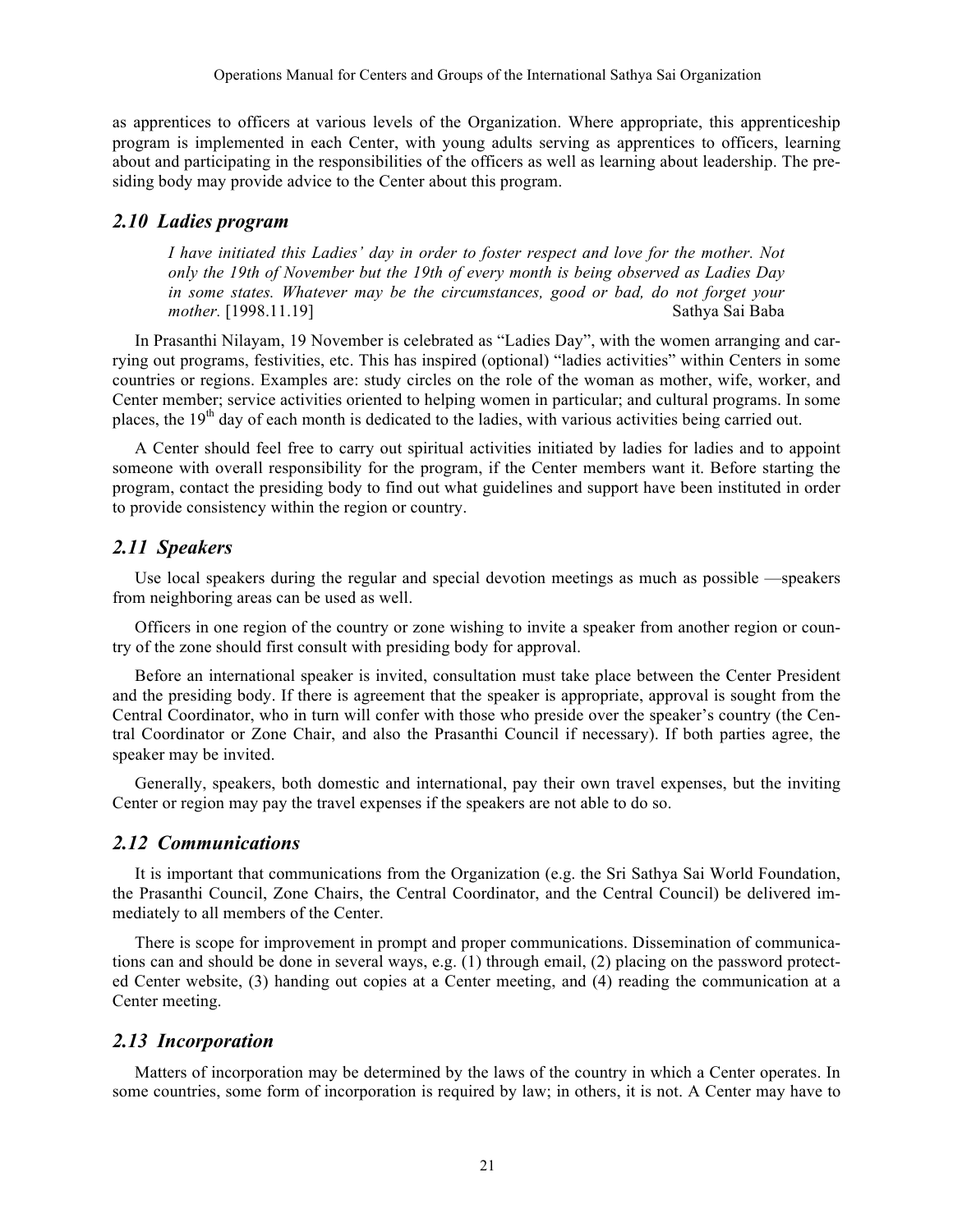incorporate if it owns a building, and incorporation may be advantageous in reducing the cost of rental of rooms for Center meetings. Therefore, there is no hard-and-fast rule on incorporation of Centers throughout the world.

A Center that wants to incorporate must first get the approval of the presiding body (and ultimately the Zone Chair). Further, incorporation may bring on certain requirements about keeping financial records, reporting to the government, etc. Copies of all such requirements must be forwarded to the presiding body for oversight.

### *2.14 Finances*

*Fund collection is as much opposed to this movement as fire is to water. If you yield on this point, spiritual advance will perish.* [*1971.5.14*] Sathya Sai Baba

Fees are never charged for any Center activity, nor are donations solicited from members or the public. Centers pay no fees to the Sathya Sai Organization at any level. Centers may meet their expenses by allowing members to make voluntary, anonymous contributions. Generally, officers in the Organization use their own funds to cover personal expenses incurred in carrying out their duties. Exceptions to this rule may be made by the Zone Chair.

Special projects must be discussed and approved by the officers in conjunction with the members and acted upon only after funds have been donated in the above manner. If the amount is insufficient, the officers may either make up the deficiency among themselves or cancel or modify the project. Centers should never embark on projects for which there are insufficient resources of money, time, personnel, energy, or skills.

Any financial considerations will be the collective responsibility of all the Center officers under the direction of the President. Careful records of all financial transactions (e.g. sale of books, rental of rooms, retreat accounts) will be kept and reviewed by the Center officers on a quarterly basis and may be reviewed by the presiding body. Those assigned to deal with book sales at Centers or conference accounts should be rotated on a regular basis, like officers. A Treasurer may be appointed if the volume of work dealing with finances warrants it.

If someone requests information, details may be given about donations to a Sai Trust in the country, to the Sri Sathya Sai Central Trust, or to any funds that have been set up to help with emergency relief (earthquakes, tsunamis, etc.).

These rules are in keeping with Sathya Sai Baba's injunction that Centers should have as little to do with money as possible, since it draws attention away from the members' spiritual focus.

### *2.15 Publications*

The Center may publish and distribute a "Sathya Sai Center Bulletin", containing a calendar of events, announcements giving information about upcoming programs, and so forth. The officers of the Center must approve the content. Copies should be sent to the presiding body for oversight.

Where appropriate, an electronic version may be the best way to disseminate such information.

### *2.16 Center library*

The maintenance of the library is the responsibility of the Devotion or Education Coordinator, depending on the Zone in which the Center resides. The following points should be considered:

The library should contain at least one copy of material published or sold by the Organization. This includes the *Guidelines for the International Sathya Sai Organization* and this *Operations Manual for Centers and Groups*.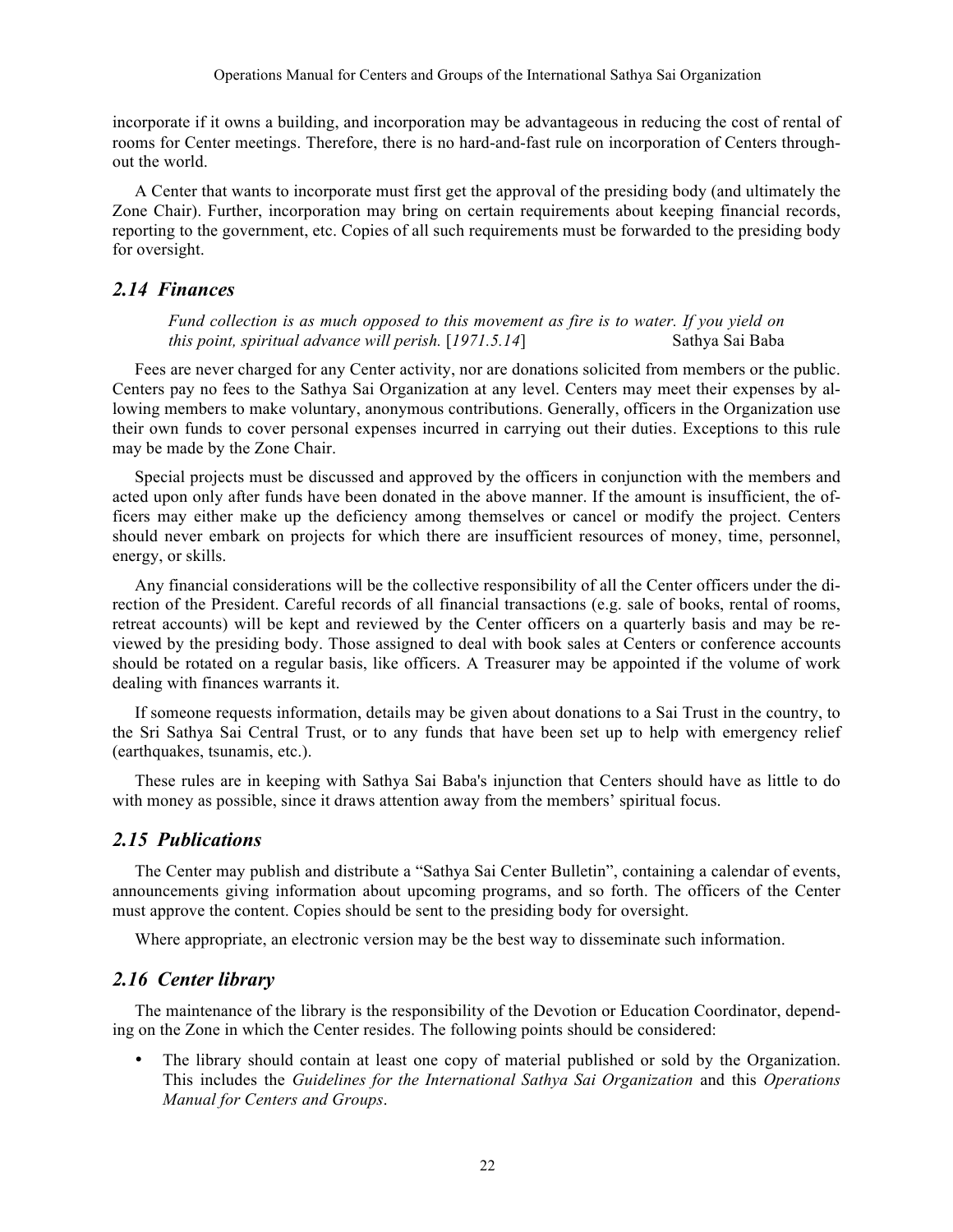- The Center should subscribe to *Sanathana Sarathi* and other newsletters of the region, country, or zone. Current issues along with subscription information should be available.
- A variety of free literature on Sathya Sai Baba and the Center's programs, including reprints of appropriate articles and discourses, should be available at all meetings.
- The Center is encouraged to have a selection of books, audio tapes, CDs, DVDs, and photos available for sale or loan. Items are restricted to those sold by the Publications Division of the Sri Sathya Sai Sadhana Trust, the International Sathya Sai Organization, or an Institute for Sathya Sai Education. Approval should be obtained from the presiding body for any other items.
- Besides the items mentioned above, the library may include important texts of the major religions.
- Items must be made available at the lowest possible price, and sales should not overshadow or dilute the spiritual atmosphere of the Center. The Center must comply with all relevant laws of the country regarding sales of such items.

# *2.17 Websites*

The following table gives the major official websites for Sathya Sai Baba and the Organization:

| sathyasai.org       | International Sathya Sai Organization. From this website, one can get to websites for<br>zones, regions, countries, etc.                   |
|---------------------|--------------------------------------------------------------------------------------------------------------------------------------------|
| srisathyasai.org.in | Sri Sathya Sai Central Trust, in Prasanthi Nilayam, Sai Baba's main ashram                                                                 |
| sssbpt.info         | Discourses and writings of Sathya Sai Baba, with a search engine                                                                           |
| saicast.org         | Videos                                                                                                                                     |
| sailoveinaction.org | Accounts of Sai service projects throughout the world                                                                                      |
| sssbpt.org          | Website for the Sri Sathya Sai Sadhana Trust, Publications Division                                                                        |
|                     | the prasanthire porter org Website of the Sri Sathya Sai Sadhana Trust, Publications Division, reporting on<br>events in Prasanthi Nilayam |
| radiosai.org        | Radio Sai Global Harmony: 24-hour audio on the computer as well as Heart2Heart,<br>an online journal                                       |

A Center may have a website upon approval of the presiding body. There are essentially two reasons for having a website:

- Let the public, as well as members, know about the Center (when and where it meets, etc.), and
- Provide for communication among members. This part of the website should be password protected (one password for all is enough) and made accessible only to members.

A complete set of guidelines for Sathya Sai Organizations, including Centers, appears on the *Reports and Documents* page of the International Sathya Sai Organization website:

www.sathyasai.org/organize/reports.html

# *2.18 Public Meetings, Publicity, and the Media*

This section is not yet written.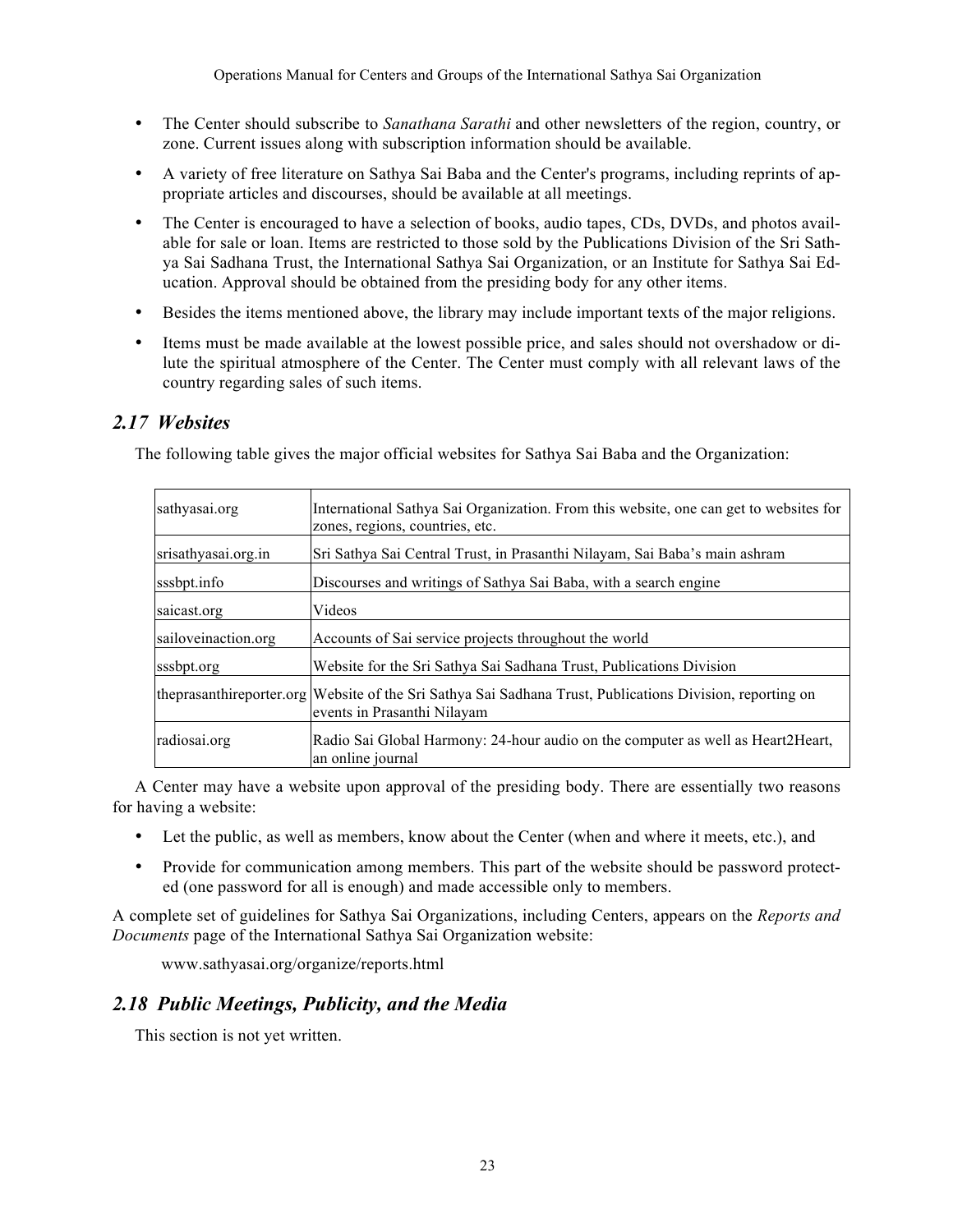# **3 Appendix. Selection of Center Officers**

*Choose men and women who have unshaken faith in this present Avatar, with this Name and Form. … The leaders of these units lead because they have the vision and the yearning, not because they have the votes or the purse. The bliss they derive is the only reward they are after*. [1970.1.13] *These offices should not be regarded as positions of authority or 'prizes' for devotion. They must be accepted with humility and exercised with love.*  [1968.5.18] Sathya Sai Baba

Selection of officers is not a political event, and there should be absolutely no lobbying. Of course, discussion among members is appropriate and desired. The Center members should work together in a spirit of unity to select officers who can work together for the good of the Center. The President, Vice President, Devotion Coordinator, Education Coordinator, and Service Coordinator will be selected by the Center using the procedure outlined below. In exceptional cases, the Regional President or National Chair/Coordinator/President may alter the procedure.

We recommend having a study circle a week or two before the selection process begins to discuss the duties of the officers and the selection process.

#### **Selection process**

1. A nominating committee, appointed by the President, is responsible for creating a list of nominees for each position. The purpose of the committee is to facilitate the nominating process, and not to make final decisions on who can be nominated. If a person is nominated for a position and the nominating committee believes it is inappropriate, they may talk to the nominator, but if the nominator insists, the nomination will be accepted.

The nominating committee may develop an initial list of nominees for each office. Any Center member may also nominate someone for an office. The nominating committee should check that each nominee is willing to hold the office if selected; if not, the nomination is removed. If it is impossible to obtain at least one nominee for each position, the Center should consider becoming a Group or merging with a neighboring Center.

2. Once the nomination process is complete, a membership meeting is held at which selection takes place; The President (or their delegate) reminds the Center about the eligibility of being a voter. The following procedure is then used. It may be used once to select all five officers, or it may be used five times, first to select the President, then the Vice President, then the Devotion Coordinator, then the Service Coordinator, and finally the Education Coordinator.

- 2A. There is a ballot, and the results are announced.
- 2B. After the announcement, any nominee can withdraw their name. They may do this, for example, because they see that there is more support for other nominees. Or, a nominee might withdraw because they think that another nominee can do a better job and has support from others.
- 2C. If there is only one person left for a position, that person has been selected for that position.
- 2D. If there is still more than one nominee, the process continues at 2A. The process thus repeats until a single nominee remains.

The selection results are then sent to the presiding body, which must approve the selection. The new officers assume their roles upon such approval.

Should the Center not be able arrive at a consensus using this procedure, the list of nominees is submitted to the presiding body, who will choose the officers.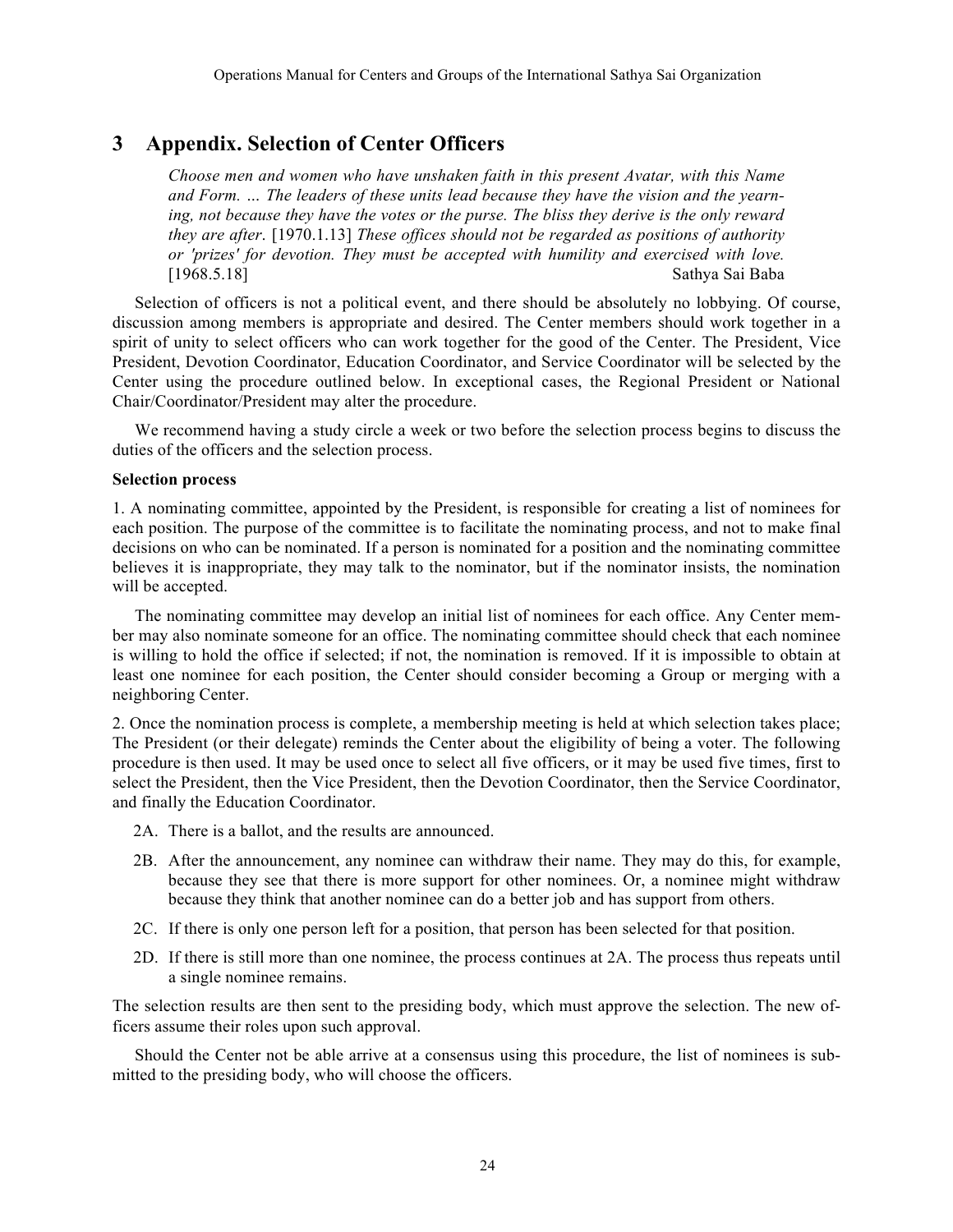# **4 Appendix. Universal devotion meetings**

To the right is a possible schedule for a devotion meeting. Almost all aspects of it are optional, including the order of items. For example, some Centers will end with items 5 and 6 so that people may leave the Center in silence.

The meeting should be arranged for a balance between two goals: (1) it helps Sathya Sai Center members along their spiritual journey and (2) it is a balanced meeting, representative of the culture of the country, universal in nature, and thus not oriented to any particular religion.

### **Notes**

- 1. The altar area should be inviting to all people; it should be
- appealing to people of religions as far as possible. Swami has said that no picture is necessary, but if you have to have one, have one of him.
- 2. Men and women should sit separate. This directive comes from Sathya Sai Baba. There is no need to take shoes off if that is not done in the culture of the country, and chairs should be available for those that want them.
- 3. The meeting format is flexible. A Center can have any format with which they feel comfortable, especially when considering the various cultural needs of their devotees/location.
- 4. Devotional songs could be in the language of the country, in Sanskrit, in English —whatever the group feels comfortable with. When a newcomer is present, the Center should sing songs to which the newcomer can relate.
- 5. Tradition in Prasanthi Nilayam may call for a *Ganesha bhajan*, a *Guru bhajan*, and then others, but this is not necessary at the Center meeting. The audience in the Center may be entirely different from that in Prasanthi Nilayam. Any sequence of devotional songs will do, as long as attendees can focus on the direct and inner meaning of the songs, establishing a connection with the Divinity within.
- 6. Songs may be sung in the leader-response style, in unison, or a mixture of both.
- 7. Prayers in a language foreign to the country should be kept to a minimum. If a Sanskrit prayer is said, consider repeating it also in language of the country and making the translation available to all.
- 8. Practices that are not part of the culture of Center members and would be foreign to visitors should be kept to a minimum.
- 9. The optional meditation could be a silent meditation or Sathya Sai Baba's light meditation. The length would depend on the Center members, probably no more than 5–10 minutes.
- 10. The spiritual talk, 10 minutes or less, could be a reading of and discussion of some paragraph from Sathya Sai Baba's discourses or the *Vahinis*. It could be a reading from the text of some religion and then a discussion of how it is similar to and reinforces some teaching of Sathya Sai Baba.
- 11. Study circle is an important part of devotion. As Sai Baba said, "A study circle does not mean only just reading and discussing and taking information into the head but also putting into practice what is learnt. … What is eaten should be digested, and then only should you eat again. In the same way, you should listen (eat) in the study circle and put into practice (digest) what you have learnt." [1985.1.30] The study circle can be held during the weekly devotion meeting or as a separate meeting.
- 12. The *vibuthi* prayer is optional; consider singing it in the language of the country. *Vibuthi* may be

1. 3 *Oms* 2. Devotional songs (30 min.) 3. Prayers (optional) 4. 3 *Santhis* 5. Meditation (optional) 6. Prayers (optional) 7. Spiritual talk (optional) 8. Study circle (optional) 9. Announcements (optional) 10. Prayers (optional)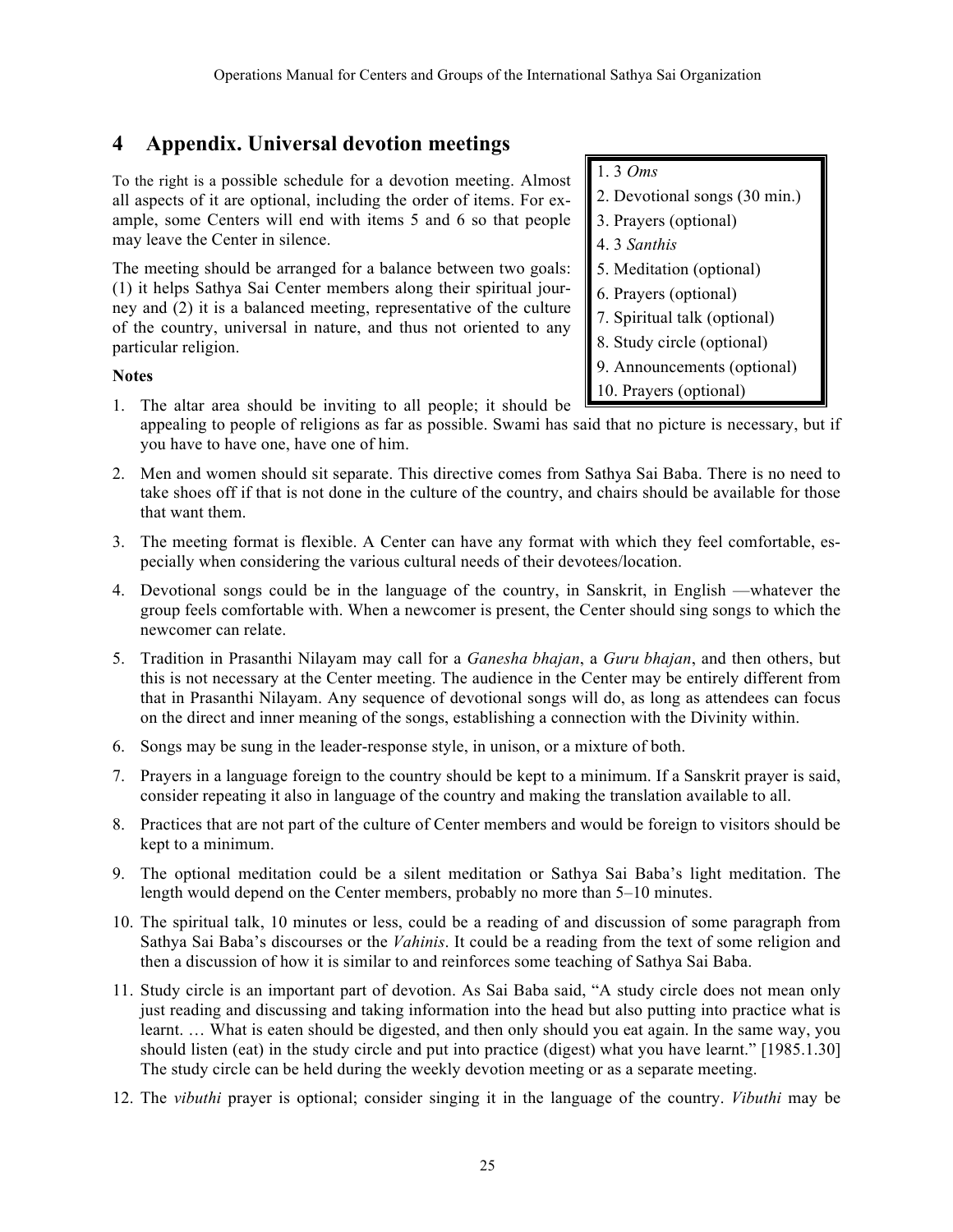passed out or received at the back of the meeting room as devotees leave.

- 13. *Arathi* need not be sung, but if so, consider singing it (also) in the language of the country.
- 14. In Prasanthi Nilayam, after *Arathi*, one sings *Samastha Loka* three times. The following song illustrates how this can be adapted to fit a different culture. Some Centers sing this as the last item in their devotion meeting:

MAY THE LOVE WE'RE SHARING:

May the Love we're sharing spread its wings, fly across the Earth, and bring new joy to every soul that is alive. 2X

*Samastha loka sukhino bhavanthu*; may all the people in all the worlds be happy.

*Samastha loka sukhino bhavanthu*; may all the people in all the worlds know you, Swami.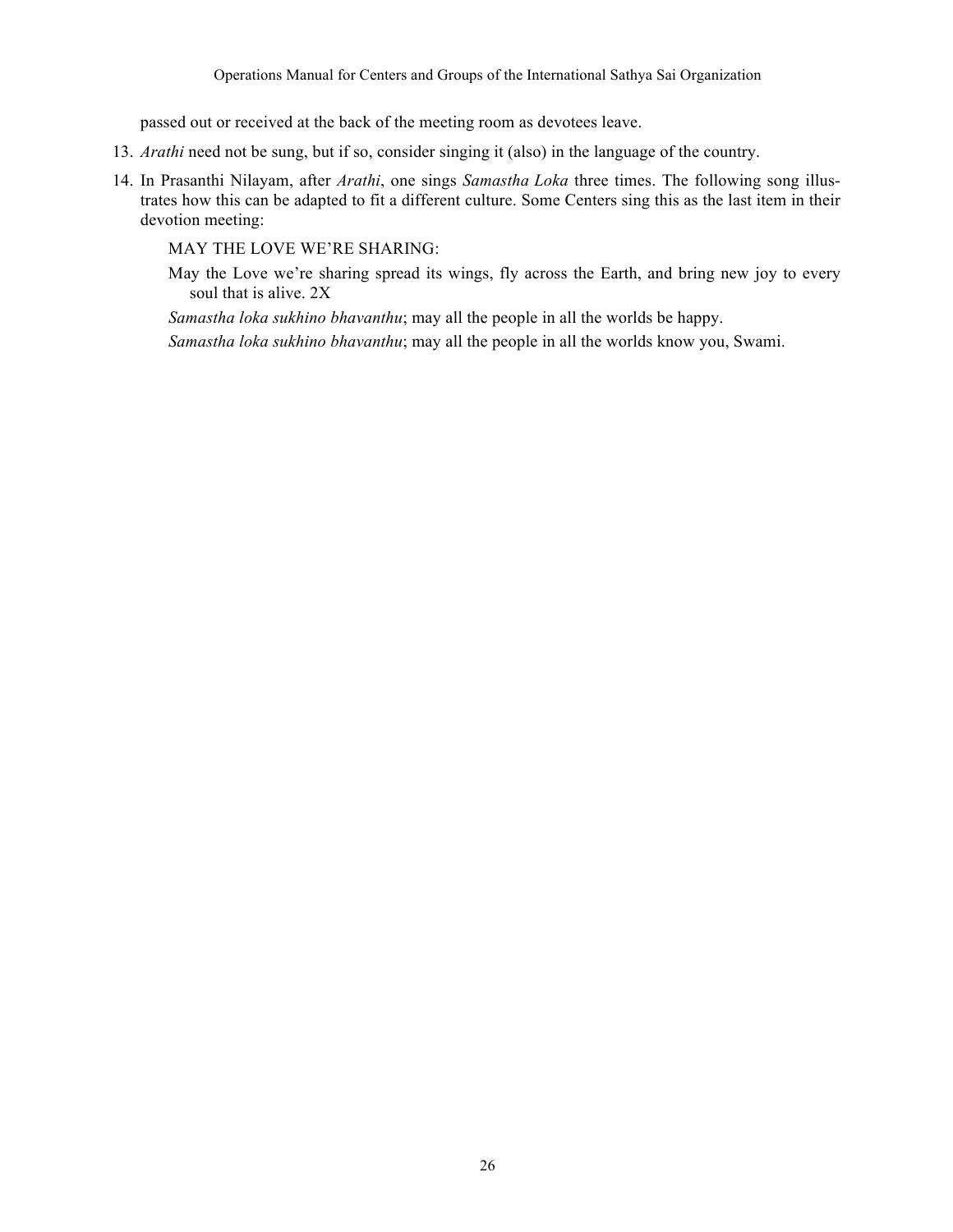# **5 Appendix. Sathya Sai Baba's Teachings on Selfless Service**

In our Centers, selfless service is just as important a spiritual activity as devotional singing. The purpose of this appendix is to explain why. As a start, we can see that Sathya Sai Baba Himself spent His life in service.

*You should follow Swami, the leader. This is because from morning to night, Swami performs even the smallest task Himself, and all His work is for the good of the world. It is in this context that I often say, "My Life is My Message*." [Summer Showers 1979, discourse 2] Sathya Sai Baba

*Avatars of God are engaged in service; that is why Avatars come. Hence, when you offer service to humanity, the Avatar will naturally be pleased and you can win grace.*  [1977.6.3] Sathya Sai Baba

# *5.1 Service and the Sathya Sai Organization*

*The members of our Organisation must be ready and eager to help students, the sick, and the poor. Feel that this is work that pleases Me … Spend your days and years in activities that help those in dire need, and thus make this human existence of yours worthwhile and fruitful*. [1974.23.11] Sathya Sai Baba

*Let me tell you that nothing is impossible of achievement if an organised society is set on achieving it. Even liberation from material entanglement can be won through serving and promoting the progress of society. Through the sense of unity, the willingness to sacrifice, and the softness of compassion, all objects can be gained. So, the Sai Organisation must move forward with hearty enthusiasm in the field of service to society.* [1981.11.19]

Sathya Sai Baba

But don't limit your service to Center activities. Make service a lifetime activity, which begins with yourself and your family. Service to those in need, performed with a loving attitude, while recognizing the Divinity in those we are helping, and done selflessly, is an example of Sai selfless service, whether it is done at home, at work, or alone. Love and selflessness is the foundation of service in the Organization. While these examples of Sai selfless service may not be tallied in an Organization report, they can be true experiences of Sai service*.*

*The first lesson in selfless service has to be learnt in the family circle itself.* [1981.11.19] Sathya Sai Baba

*I do not attach any value to the turning of rosaries by hands that know no help.* [1967.3.29] *Do not keep yourself apart, intent on your own salvation through meditation; instead, move among your sisters looking for opportunities to be of help, with the Name of God on your tongue and the Form of God before the mind's eye.* [1970.2.1]

Sathya Sai Baba

*Service is a lifetime program; it knows no rest or respite. This body has been given to you so that you may devote its strength and skills to the service of brother-man. Serve humanity until you see God in all people; then, what you do will be elevated to worship*. [1975.6.1] Sathya Sai Baba

# *5.2 The effect of selfless service*

Naturally, we want to help others, and that is the intent of selfless service. But Sathya Sai Baba says also that we are doing selfless service for our own sake. The real value of the service, He says, lies in helping us along the spiritual path in various ways — provided we do it with the right attitude, as a spir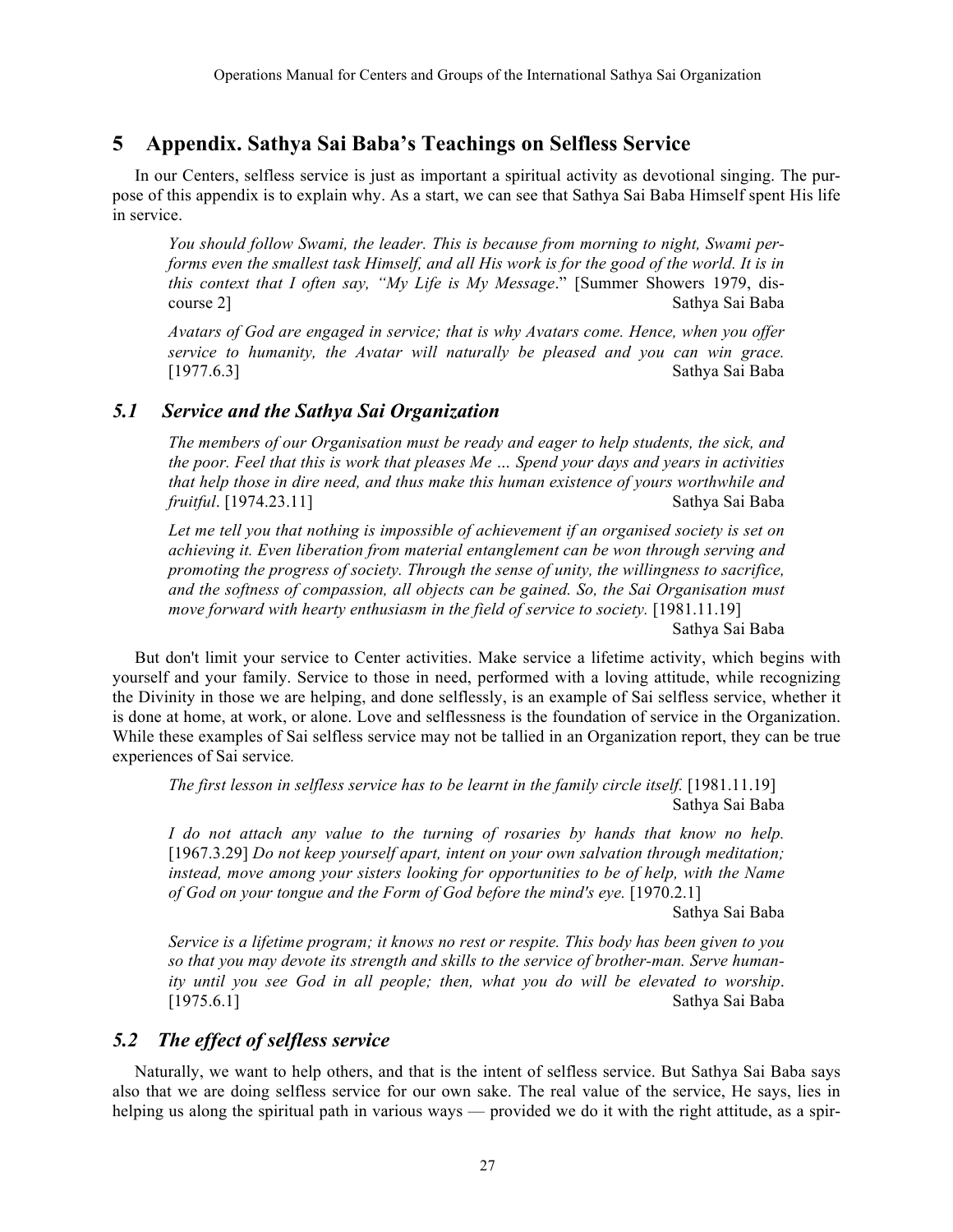itual discipline. He says that selfless service helps us to:

- Control and purify the mind Bring love into our lives
- Put a ceiling on our desires Experience the Unity of all
- Erase our karmic burden Become aware of the God within all
- Remove the ego Win the Grace of God

*You are doing selfless service for you own sake. You are engaged in service in order to become aware of the divine Spirit in you, in order that you may discard the allurements of your ego, in order to know yourself and to get the answer to the question that torments you, namely, "Who am I?" You do not serve others, you serve yourself; you do not serve the world, you serve your own interest.* [1977.3.6] Sathya Sai Baba

*Constant work in loving service to others covers the seeds of past sinful and harmful actions, so that they die away and do not grow into a new round of misery*. [Hislop: *My Baba and I*] *Selfless service is the best spiritual practice for eliminating the nefarious pull of the mind toward desires.* [1970.10.4] Sathya Sai Baba

*To remove the evil of egoism, service is the most efficient instrument*. [1976.8.28] *How is this possible? By saturating with love, work can be transformed into worship. When it is offered to God, it gets sanctified as worship. This makes it free from ego. It is also freed from the earthly desire for success and the earthly fear of failure.* [1977.6.3]

Sathya Sai Baba

*When a devotee seeks with humility and purity to give service and love to My creatures who are in need of such selfless service, as his beloved brothers and sisters, as the blessed manifestations of My Immanence, then in fulfillment of my role as Sathya Sai, I descend to help, accompany, and carry that yogi. I am always near such a yogi to guide him and to shower My love on his life*. [Hislop: *My Baba and I*]

So, while service helps to meet the needs of the underprivileged, it helps our worldly self. But at another level, we are serving the One God that is within us all, the supreme, absolute SELF, and this will help us become aware of the Unity of humanity.

*The core of the spiritual discipline of selfless service is to see everyone as yourself and yourself in everyone.* [1975.11.14] *You are not doing service to others, you are doing service to yourselves, to the God in you, the God who is equally present in others.*  [1981.11.21] Sathya Sai Baba

*Service will also impress the unity of all mankind on the person doing service.*  [1976.8.28] *Selfless service can instill more intensely than any other activity the sense of the basic ONE. ... There can be no higher austerity, nothing more rewarding.* [1971.7.8] Sathya Sai Baba

# *5.3 Our attitude when doing service*

*God will not ask you when and where you did service; he will ask what your motives and intentions were.* [1981.11.19] *The attitudes of mutual help and selfless service develop the "humanness" of people and help unfold the Divinity latent in them.* [1981.11.19] Sathya Sai Baba

Our attitude during a service activity determines whether or not the service helps us grow spiritually. Service performed with a sense of pride or superiority will hinder our spiritual growth.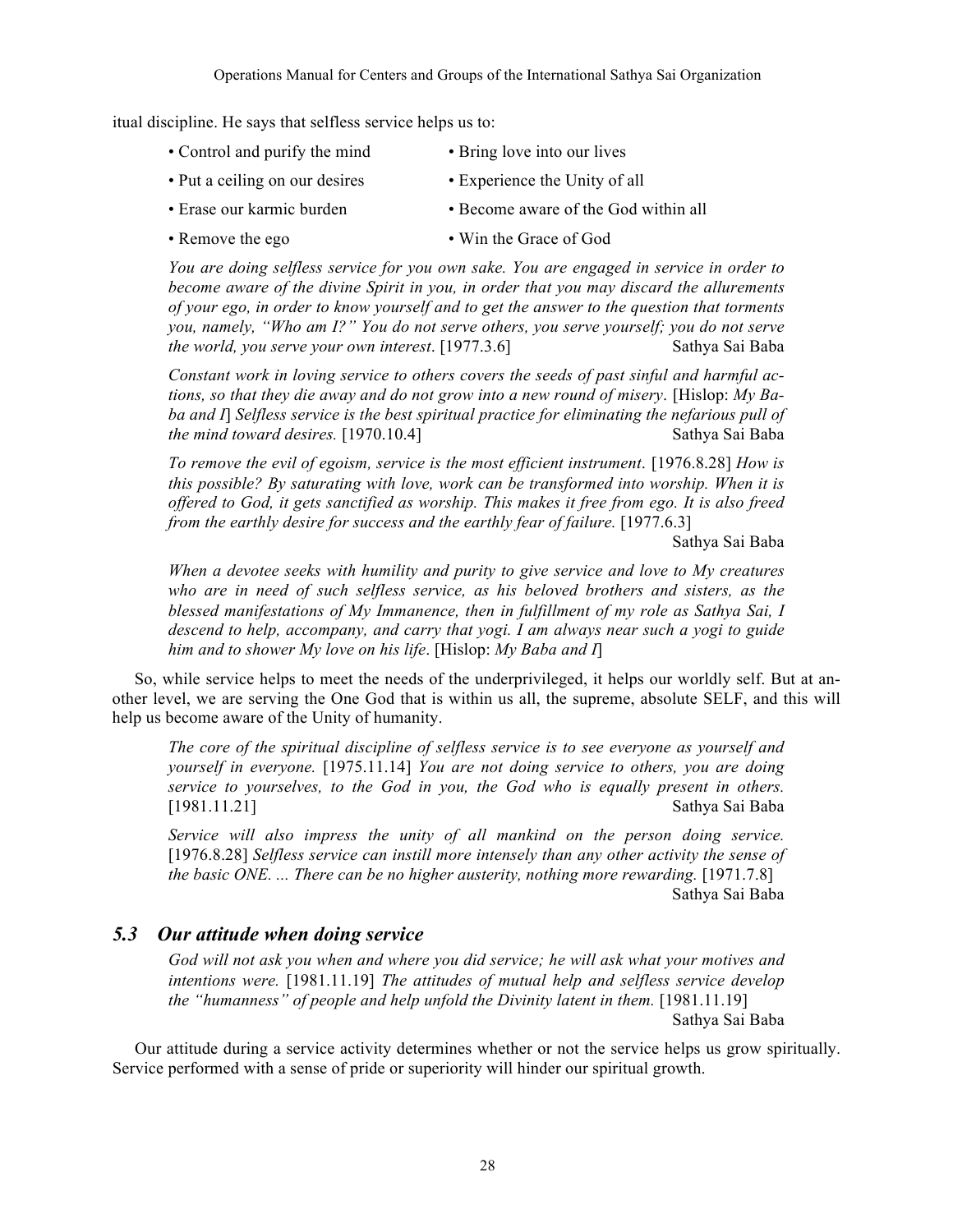*Do not pollute your service with the poison of pride.* [1971.2.21] *Feel that you are serving yourself, curbing the ego*. [1967.4.21] *Engage in humble service, and egotism will fade away*. [1978.7.25] Sathya Sai Baba

Also, service should be performed without expectations for results.

*Do not serve for the sake of reward; serve because you are urged by Love*. [1969.5.19] *Service is its own reward.* [1976.8.28] *Do not worry about the result. Help as much as you can, as efficiently as you can, as silently as you can, and as lovingly as you can; leave the rest to God, who gave you a chance to serve.*  $[1967.11.6^{\circ}]$ ] Sathya Sai Baba

*Do not believe that you can by means of selfless service reform or reshape the world. You may or may not. That does not matter. The real value of selfless service, its most visible result, is that it reforms you, reshapes you.* [1967.3.29] Sathya Sai Baba

Sometimes, members try to do what they want to do rather than what needs to be done. They may perceive some task as more important and others as "less desirable". For example, some would rather serve the food than pick it up from supermarkets and bakeries or clean up afterwards. This attitude is not correct.

*Do not consider any act of service as demeaning. Sweeping the streets, for example, is not below your dignity. Do you not sweep the floor at home, do you not scrub and wash off dirt*? [1982.12.1] *Serve people with no thought of high or low; no service is high, no service is low; each act of service is equal in the eye of the Lord. It is the readiness, the joy, the efficiency, the skill with which you rush to do it that matters.* [1967.10.4]

Sathya Sai Baba

Engage in all service projects willingly and with love. If you have a constructive criticism, bring it up at the Center when the opportunity arises.

*Others desire to bring down units that are doing good work, for they cannot tolerate the fame those units earn! Out of sheer malice, they try to harm the units so that their good work may suffer. But there is another way of … making your own unit more liked. The teacher draws a line on the backboard and asks the pupils to come up to the board and, without touching the line drawn, make it shorter! The pupils are puzzled, but the teacher shows them the way: draw a longer line a little distance above it; the line is now the shorter of the two! Let your unit do more acts of service more efficiently to more people. That is the proper way to carry on the activities —not calumny or criticism, but work.*  [1970.11.22] Sathya Sai Baba

# *5.4 Service and repetition of the Name of God*

l

We worship God in different ways —prayer, meditation, devotional singing, repeating His name, selfless service, etc. All of these ways are helpful to us, and to different degrees at different times for different people. Sathya Sai Baba Himself emphasizes different forms of worship from time to time. However, two forms of worship seem to stand out in Sathya Sai Baba's teachings: service and repetition of a Name of God. These two spiritual disciplines reinforce each other, one being an outer activity, of the world, and the other being an inner activity that helps us continuously to remember that God is resident in all beings. *Heads in the forest, hands in society*. [1978.11.22].

One can see the same message in Sathya Sai Baba's statement, "Love all, serve all." The service as-

<sup>6</sup> This quote appears in the discourse of 1967.11.6 in the first 11-volume series of *Sathya Sai Speaks*. The discourse on 1967.11.6 given in the revised series of the 1990s is entirely different.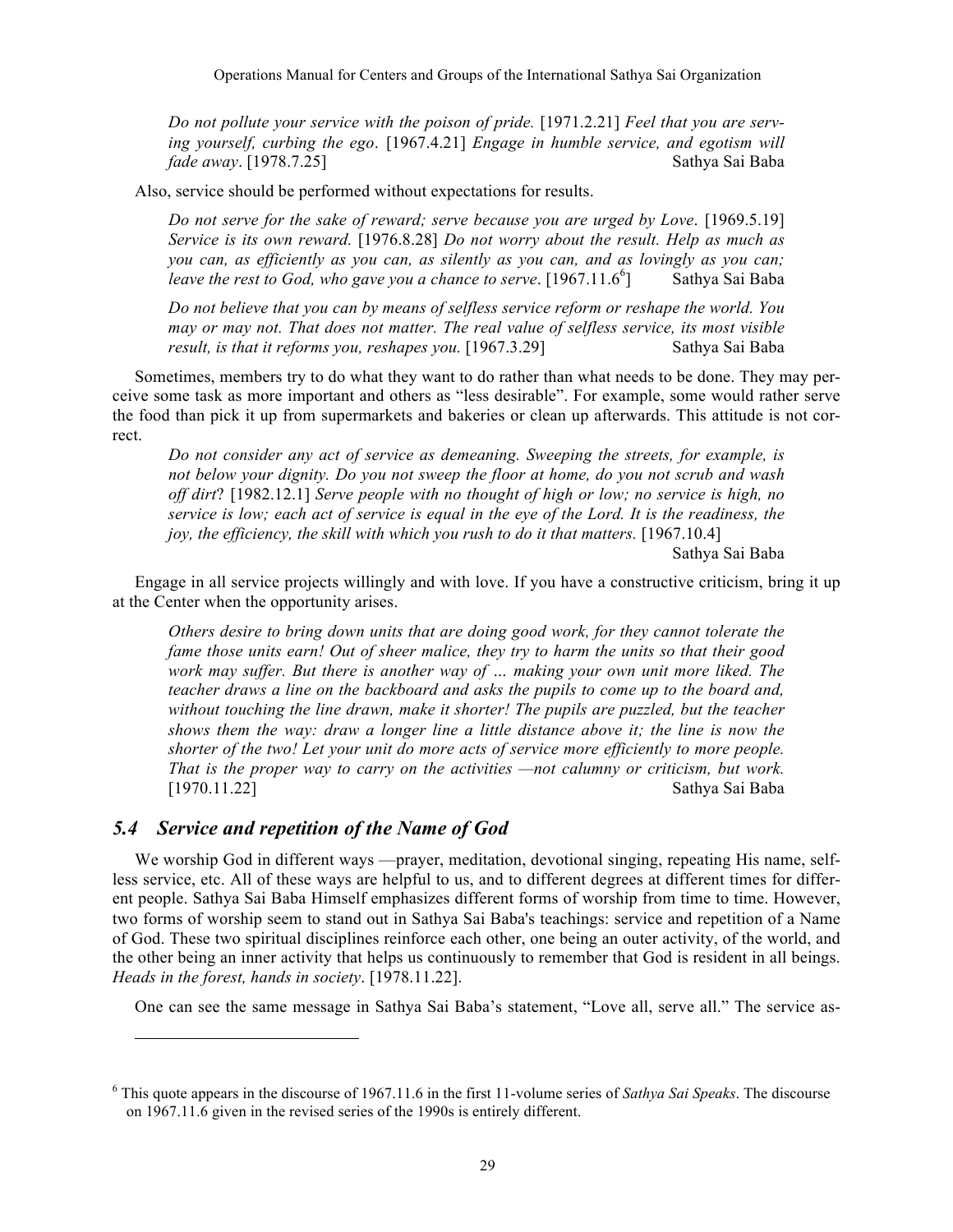pect is clear in the second phrase, and the first phrase cannot be achieved unless we are constantly remembering the God that resides in every person.

*You must be engaged in constant remembrance of the Name of God, so that you remain a true servant of God while claiming to serve humanity, or rather, so that you may see in people the God that is their real nature*. [1971.2.21] Sathya Sai Baba

*Move among your sisters looking for opportunities to be of help, with the Name of God on your tongue and the Form of God before the mind's eye. That is the highest spiritual practice.* [1970.2.1] Sathya Sai Baba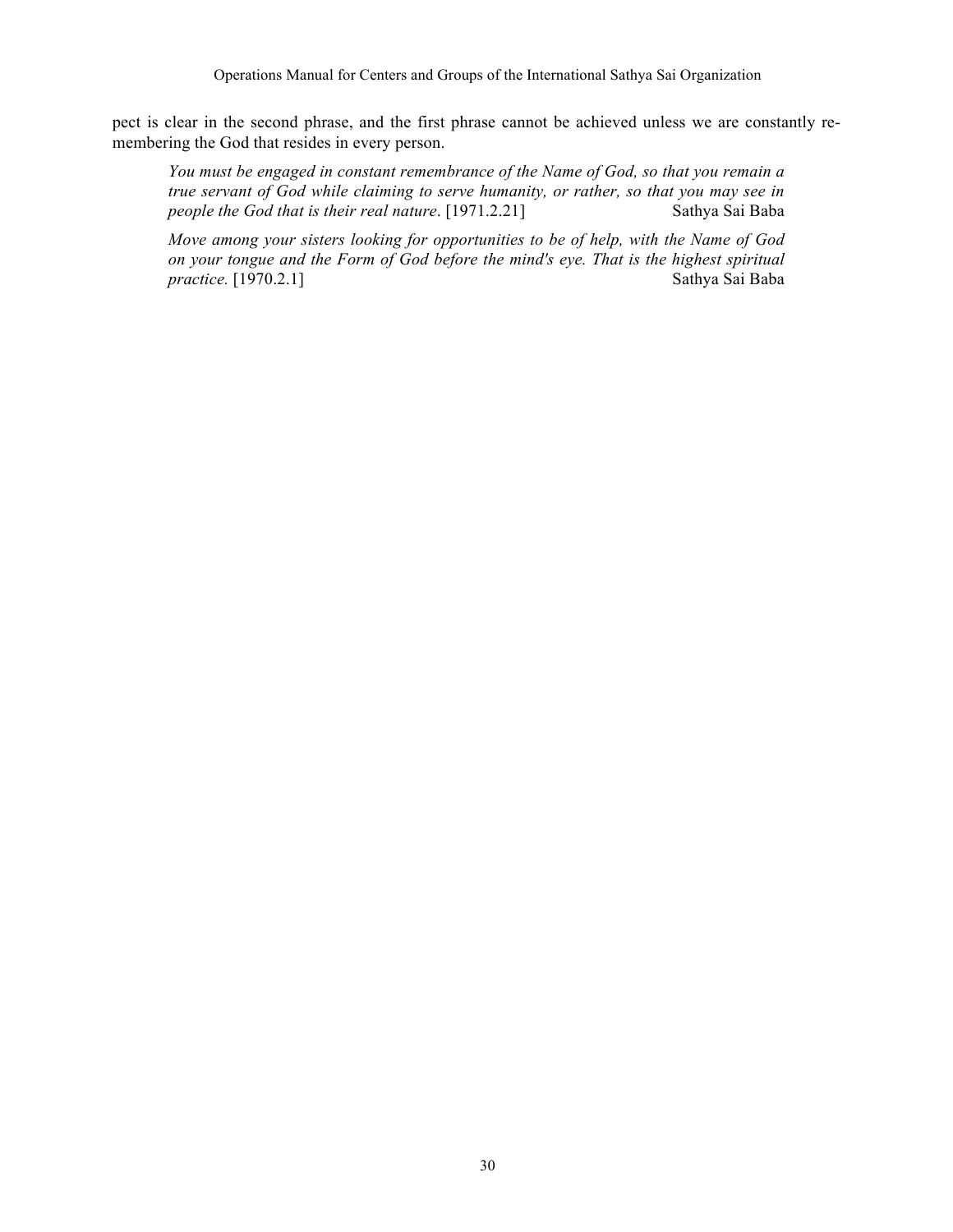# **6 Appendix. Guidelines for Sai Spiritual Education (SSE)**

*Sai Spiritual Education* (*Bal Vikas in Sanskrit*) *is the primary basis for the great movement to restore righteousness* (dharma) *in the world … The ideal is to raise a generation of boys and girls who have a clean and clear conscience. The actual syllabus is not as important as the creation of an atmosphere wherein noble habits and ideals can grow and fructify.* [Bal Vikas Teacher's Training Camp, 1979.6.6] Sathya Sai Baba

# *6.1 Basis and Definition of the Sai Spiritual Education Program*

- 1. Sai Spiritual Education (SSE) is the spiritual heart of Sai Education.
- 2. The five values (love, truth, righteous conduct, peace, nonviolence), the essential unity of faiths, and the life and teachings of Sathya Sai Baba comprise the substance of the SSE program.
- 3. These ideals are demonstrated to be the essence of all faiths.
- 4. SSE is the vehicle through which the children of Sai devotees nurture and express their devotion to God.
- 5. The program is based on the precept that true education is spiritual education and culminates in character.
- 6. Spiritual education ennobles life through the realization of one's Divinity.
- 7. The realization of Divinity is expressed through one's thought, word, and deed.
- 8. SSE nurtures the innate goodness of the child by creating an environment that is devotional, loving, and experiential.
- 9. The Ten Principles from Sathya Sai Baba (see the *Guidelines for Centers and Groups of the International Sathya Sai Organization*) are used as a guide for students, teachers, and parents; they support all aspects of the curriculum.

# *6.2 Curriculum Overview – Educare*

*The word* educare *means "to bring out that which is within", namely, the human values hidden in every human being: truth, righteousness, peace, love, and nonviolence. One cannot acquire them from outside; they have to be elicited from within. However, people have forgotten their innate human values, so they are unable to manifest them. Educare means to bring out the human values. To bring them out means to translate them into action.* [2000.09.26] Sathya Sai Baba

The curriculum contains the following topics:

- 1. Five Human Values: Truth, right action, peace, love, and nonviolence
- 2. Brotherhood of man, Fatherhood of God
- 3. Ceiling on desires program
- 4. National and religious holidays
- 5. Stories and accompanying lesson plans from the childhood of Sathya Sai Baba
- 6. Annotated bibliography of children's literature
- 7. Stories of saints and role models of heroes and unsung heroes
- 8. Service activity suggestions and guidelines
- 9. Biographies

The objective of all lessons is to nourish the *spiritual principal* within the child. The ideal lesson provides direct experience of the spiritual principle through group activities, and not just through moralizing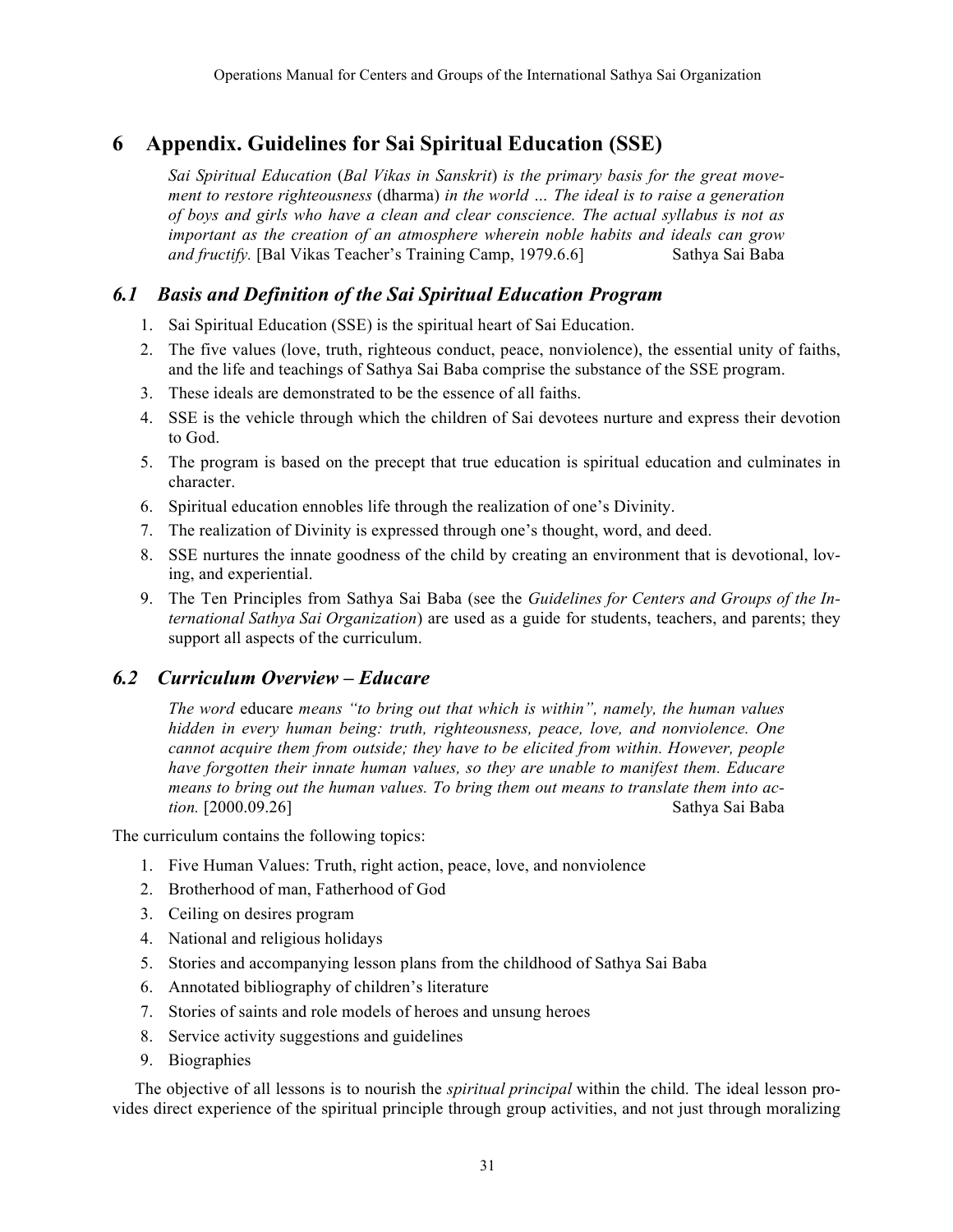and memorizing. The practice of the values in daily life is essential to the manifesting of Divinity from within. Service activities and field trips are recommended to enhance experiential learning.

# *6.3 Elements of SSE lessons*

1. Recitation of Om, Prayer, Repeating the Name

*I suggest that you have prayer as an important item in the timetable of the classes; through prayer, you can draw down unto yourselves the Grace of God.* [1970.5.12]

Sathya Sai Baba

2. Silent Sitting/Meditation

*Two roads lead to fulfillment: prayer and meditation. Prayer makes you a supplicant at the feet of God; meditation induces God to come down to you and inspires you to raise yourselves to Him. It tends to make you come together, not place one on a lower level and the other on a higher.* [1967.1.22] Sathya Sai Baba

3. Devotional Group Singing

*Let melody and harmony surge up from your hearts, and let all take delight in the love that you express through that song.* [1976.11.14] Sathya Sai Baba

4. Lesson/Story – Spiritual Principle

*You must examine every story or account that you place before the children from the point of view of individual faith and social harmony. Does this lead the child to a better, more harmonious, and more God-oriented life? That is the question you should ask yourself.* [1974.1.3] Sathya Sai Baba

5. Group Activities – Life Application Activity

After telling the story and discussing how the story illustrates the focus value, introduce a group activity to reinforce the value and integrate it as part of the student's experience. Activities that follow stories are of two types. The first is a Group Activity in which the entire class participates. The second is a Life Application Activity to be practiced during the upcoming week(s).

*Teachers should also check another point. Their students may behave well in class, i.e., for the length of the class, but how do they behave once they are outside the class? How is their behavior at home and outside? How is their conduct in school and with their friends? Your students' conduct should be exemplary —in your class, at home, with friends, and outside.* [unknown] Sathya Sai Baba Sai Baba

# *6.4 Spiritual objectives by age group*

In a very true sense all these spiritual objectives carry through from level to level and cannot be called separate. Each spiritual objective can be considered a building block for lifelong practice of spiritual principles. At the younger ages, the ideas are presented in a simpler form in ways appropriate to the age group. As a child matures, the concepts are applied and practiced in increasing depth.

*The enumeration of human values as five—truth, righteousness, peace, love, and nonviolence—is not correct. They are all facets of the foundational humanness. They grow together, are interdependent, and are not separable.* [1984.12.31] Sathya Sai Baba

### **6.4.1 Group I (Ages 6, 7, 8)**

- Develop faith in and relationship with God.
- Encourage respect for parents, teachers, elders, and the environment.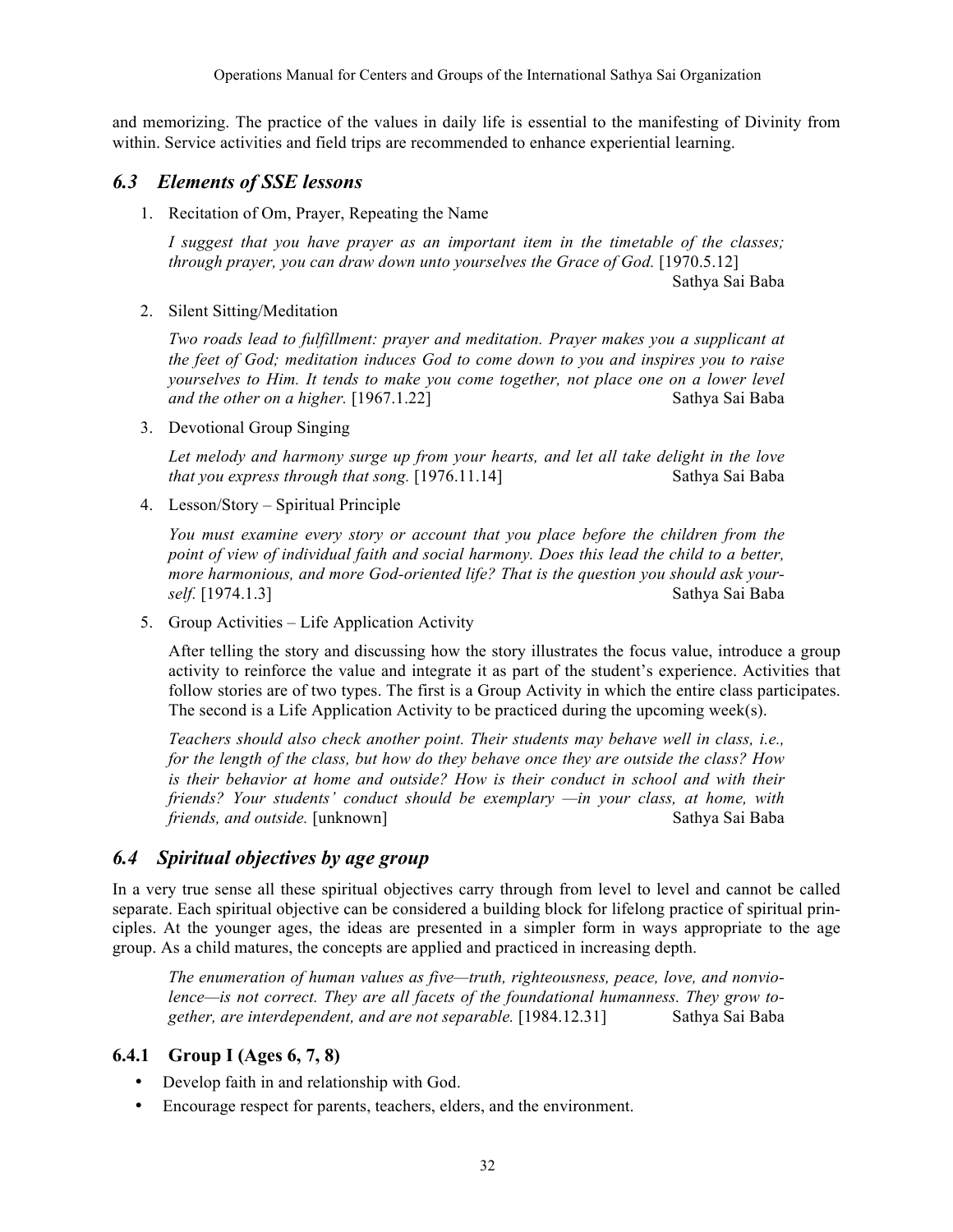- Foster self-esteem and self-discipline.
- Nurture truthfulness.
- Promote the practice of placing a ceiling on desires.
- Cultivate a spirit of loving service to self, family, school, and others.

# **6.4.2 Group II (Ages 9, 10, 11)**

- Demonstrate increasing integration of objectives from Group I.
- Foster the understanding of Divinity in all.
- Develop the faculty of discrimination.
- Promote the practice of placing a ceiling on desires.
- Impart noble ideals.
- Foster understanding of the unity of faiths.
- Encourage the practice of selfless service.

# **6.4.3 Group III (Ages 12, 13, 14)**

- Demonstrate increasing integration of objectives from Group II.
- Develop awareness for the *Atmic* reality.
- Strengthen moral living.
- Emphasize selfless service.
- Promote the practice of having a ceiling on desires.
- Foster a sense of one's role in society.
- Facilitate learning to control negative emotions.
- Provide practice in applying spiritual principles to concerns and challenges faced in the wider community.
- Develop communication skills, in oral and written form, that reflect spiritual principles.
- Develop a spirit of mutual trust and love, especially with parents and peers.

# **6.4.4 Group IV (Ages 15, 16, 17)**

- Demonstrate increasing integration of objectives from Group III.
- Encourage self-motivation and regular routines in spiritual practice.
- Establish a sense of the interdependence of self and society; deepen the understanding of one's role in and responsibility to society.
- Increase ability to make *dharmic* choices when facing moral dilemmas.
- Demonstrate human values by meeting life challenges with love, confidence, and understanding of others.
- Establish habits of non-waste of resources and continue all disciplines of the "ceiling on desires" program, including:
	- Developing keen awareness of the effects one's choices of media, companions, and activities.
	- Deepening the practice of controlling negative emotions.
- Foster excellence in all endeavors without straying into egoistic competition.
- Apply all aspects of the curriculum and develop awareness of self as exemplar, through leadership roles. For example: assisting/mentoring roles with younger children.
- Provide increasing emphasis on selfless, loving service through: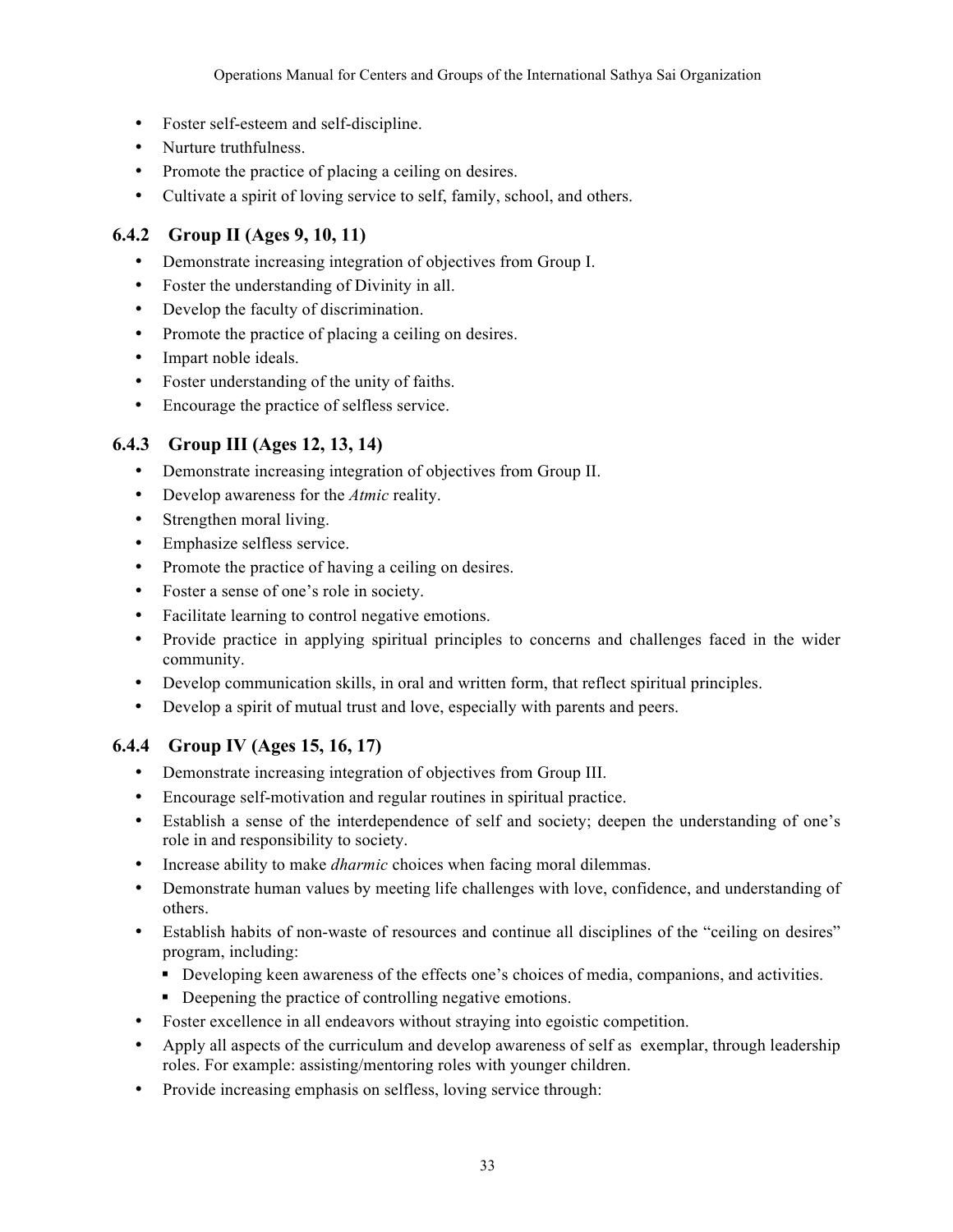- Participating in local and regional service projects and activities.
- Initiating service project with age-group peers.

# *6.5 The Sai Spiritual Education Teacher*

*When you teach the children, you must remember that you are engaged in a noble task for the sake of the children entrusted to your care. You must feel you are educating yourselves when you are educating the children. When you impart knowledge to the children, your own understanding of the subject improves. When you study information for teaching, you derive joy from that study. Always have the feeling that whatever you do for others is in reality a service done to the Divine that resides in everyone. When teachers do their duty in this spirit, they will imbue the children with the spirit of universal love.*

*Teacher's Training Camp*, Prasanthi Nilayam, August 1983, Sathya Sai Baba

### **6.5.1 Teacher beliefs and actions**

*Teachers, be aware that the world is watching you with sharp eyes—your conduct, your practice, your words, and your deeds. Unless your conduct is exemplary, our whole* bal vikas *(SSE) program will be undermined. How can such a teacher expect other parents to feel enthused about sending their children to class?* [*Spiritual Sadhana*, 1978]

Sathya Sai Baba

Who are the SSE teachers? Sai Spiritual Education teachers are members of the Sathya Sai Centers and well-versed in the Sai teachings. They are senior students on the path to Self-Realization. Teaching Sai Spiritual Education is part of their personal spiritual practices for purification and enlightenment.

The teacher serves as a vital role model and exemplar in the life of a child. Therefore, in the context of the SSE program, the teacher should believe in the teachings of Sathya Sai Baba and live the spiritual principles He expounds.

### **6.5.2 Teacher guidelines**

- Pray for guidance.
- Make a commitment to the ideals of Sathya Sai Baba.
- Be properly trained as an SSE Teacher.
- Treat the children as your own.
- Observe the child's individual needs.
- Practice tolerance for the child's level of progress.
- Build self-confidence in the children.
- Use a positive approach in teaching.
- Make sure each child understands the lesson.
- Enforce discipline.
- Communicate with parents.
- Prepare materials ahead of time.
- Be punctual.
- Foster a positive class environment, conducive to the teachings of spiritual truths.
- Demonstrate equal-mindedness and broad acceptance.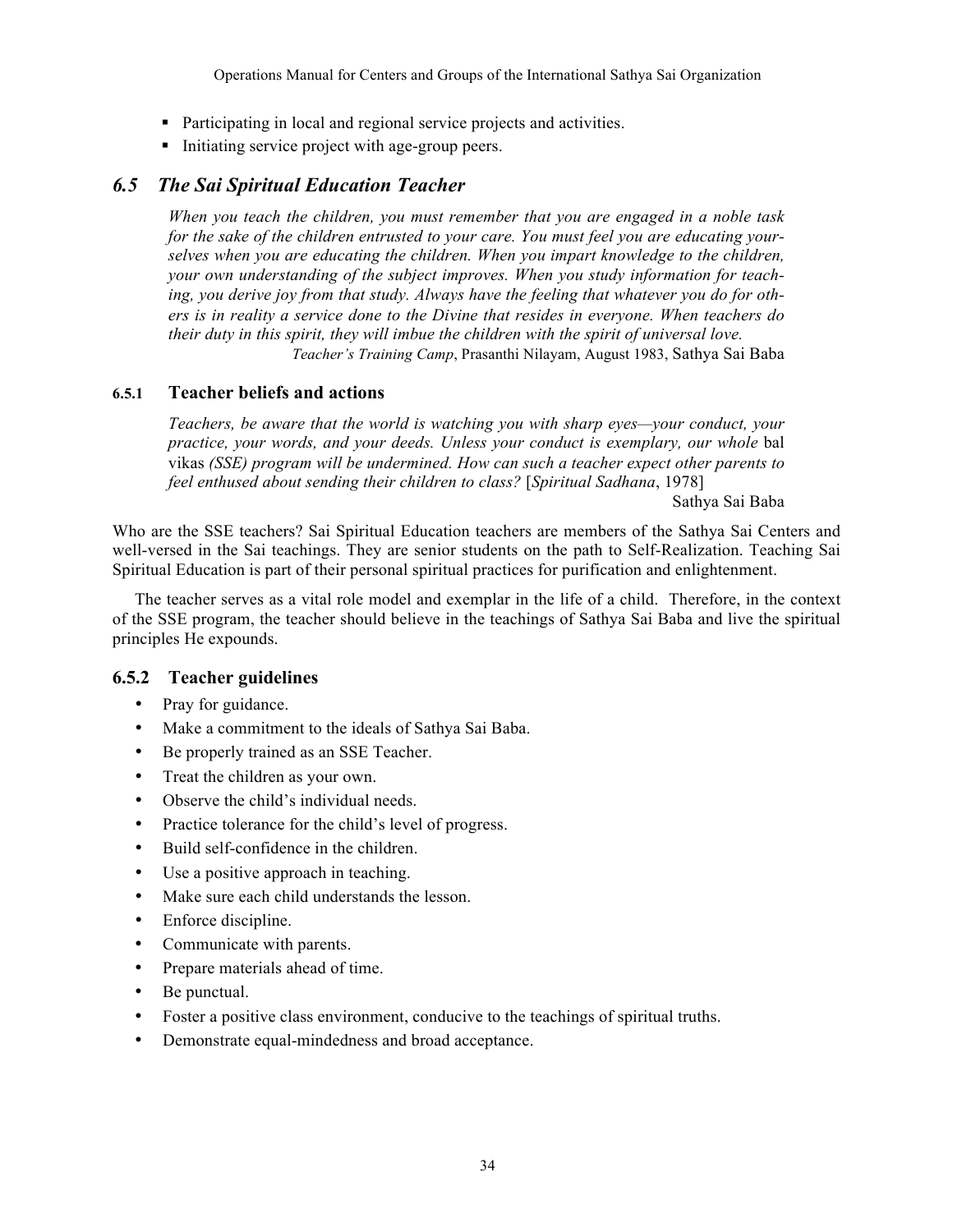# *6.6 Involving parents*

*To instill in the minds of the young the value of prayer, humility, and loving service to others, the homes have to be the first schools. The parents have to be imbued with faith in the basic universal truth of all religions.* [1967.4.3] Sathya Sai Baba

The lasting effect of the SSE program upon the child depends upon parent involvement. What is taught in the SSE classroom is effective only if the parents support the teacher and the SSE activities and are willing to reinforce the teachings at home.

Centers are encouraged to provide a parent program that involves parents with their children's education in the SSE program. The aims of such a program are to:

- 1. Provide a meaningful channel of communication and to encourage mutual support between parents and teachers.
- 2. Enhance, reinforce, and integrate at home what the children are experiencing and learning in the SSE class.
- 3. Build a strong sense of family and community within the Sathya Sai Center, encouraging activities in which children, parents, and members may participate.
- 4. Assist parents to incorporate Sathya Sai Baba's teachings into parenting practice.

# *6.7 Mutual commitment and responsibilities of teachers and parents*

*Children's minds are innocent and pure. Each child is like white marble for the teacher and the parents to sculpt into an image of God, a bud to be helped to blossom in all its divine glory so that it becomes a worthy offering to God.* [cannot find; replacement below] Sathya Sai Baba

*Students are like the stones out of which the sculptor chisels the figures he wants. The sculptor produces a thing of beauty out of a piece of rough rock. Parents and teachers are the sculptors, who have to mould the shape and figure of the students for whom they are responsible.* [1986.1.20] Sathya Sai Baba

- 1. The teacher shall provide a spiritual and experiential educational program through which the children will develop their divine human nature following the guidelines of the SSE program in cooperation with the Center.
- 2. The parent agrees to reinforce the goals and objectives of the SSE program in the home, to see that the student attends regularly, and to participate in regularly scheduled activities.
- 3. Teachers arrange occasional meetings with parents to discuss their child's progress, as well as invite them on special occasions to sit in the class.
- 4. Teachers regularly inform parents about the goals and objectives for the class through lesson plans, written communications, or any other means that is mutually acceptable to teacher and parent.

*Teachers, if a child misses class, call the home and find out why the child was not in class*. [Teacher's Training Camp, Prasanthi Nilayam, August 1983] Sathya Sai Baba